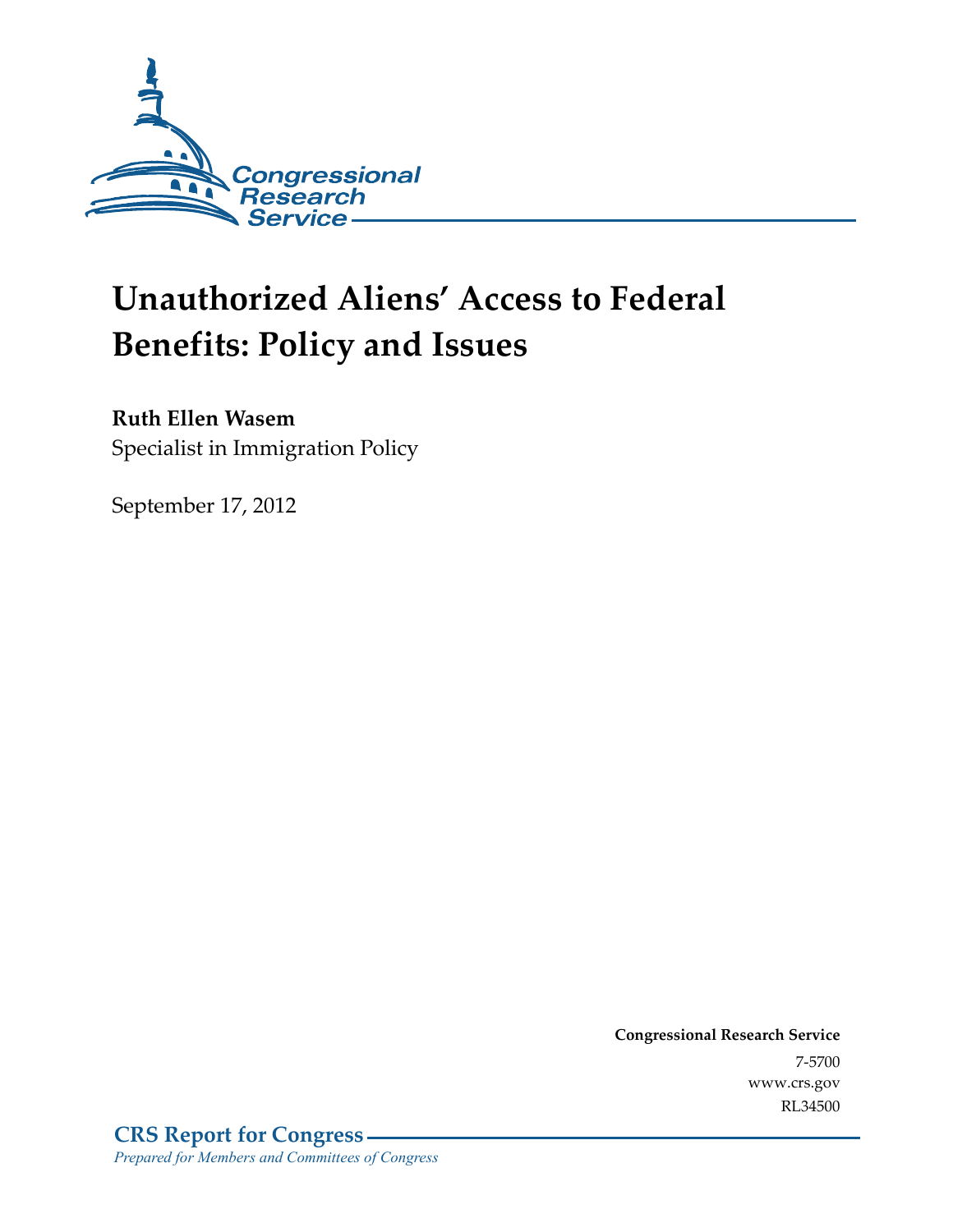### **Summary**

Federal law bars aliens residing without authorization in the United States from most federal benefits; however, there is a widely held perception that many unauthorized aliens obtain such benefits. The degree to which unauthorized resident aliens should be accorded certain rights and privileges as a result of their residence in the United States, along with the duties owed by such aliens given their presence, remains the subject of debate in Congress. This report focuses on the policy and legislative debate surrounding unauthorized aliens' access to federal benefits.

Except for a narrow set of specified emergency services and programs, unauthorized aliens are not eligible for federal public benefits. The law (§401(c) of P.L. 104-193) defines federal public benefit as

any grant, contract, loan, professional license, or commercial license provided by an agency of the United States or by appropriated funds of the United States; and any retirement, welfare, health, disability, public or assisted housing, postsecondary education, food assistance, unemployment benefit, or any other similar benefit for which payments or assistance are provided to an individual, household, or family eligibility unit by an agency of the United States or by appropriated funds of the United States.

The actual number of unauthorized aliens in the United States is unknown. Researchers at the Pew Hispanic Center estimate that there were 11.2 million unauthorized immigrants living in the United States in March 2010. Calculations by Pew Hispanic Center demographer Jeffrey Passel based on the 2008 March Current Population Survey (CPS) estimated that the number of persons living in families in which the head of the household or the spouse was an unauthorized alien was 16.6 million. There were 8.8 million unauthorized families, which he defines as a family unit or solo individual in which the head or spouse is unauthorized. A noteworthy portion of the households headed by unauthorized aliens are likely to have U.S. citizen children, as well as spouses who may be legal permanent residents (LPRs), and are referred to as "mixed status" families. The number of U.S. citizen children in "mixed status" families has grown from 2.7 million in 2003 to 4.5 million in 2010. Passel estimates that one in three children who have a parent who is unauthorized is also considered poor according to the federal poverty rate.

Although the law appears straightforward, the policy on unauthorized aliens' access to federal benefits is peppered with ongoing controversies and debates. Some center on demographic issues (e.g., how to treat mixed-immigration status families). Others explore unintended consequences, most notably when tightening up the identification requirements results in denying benefits to U.S. citizens. Still others are debates about how broadly the clause "federal public benefit" should be implemented, particularly regarding tax credits and refunds.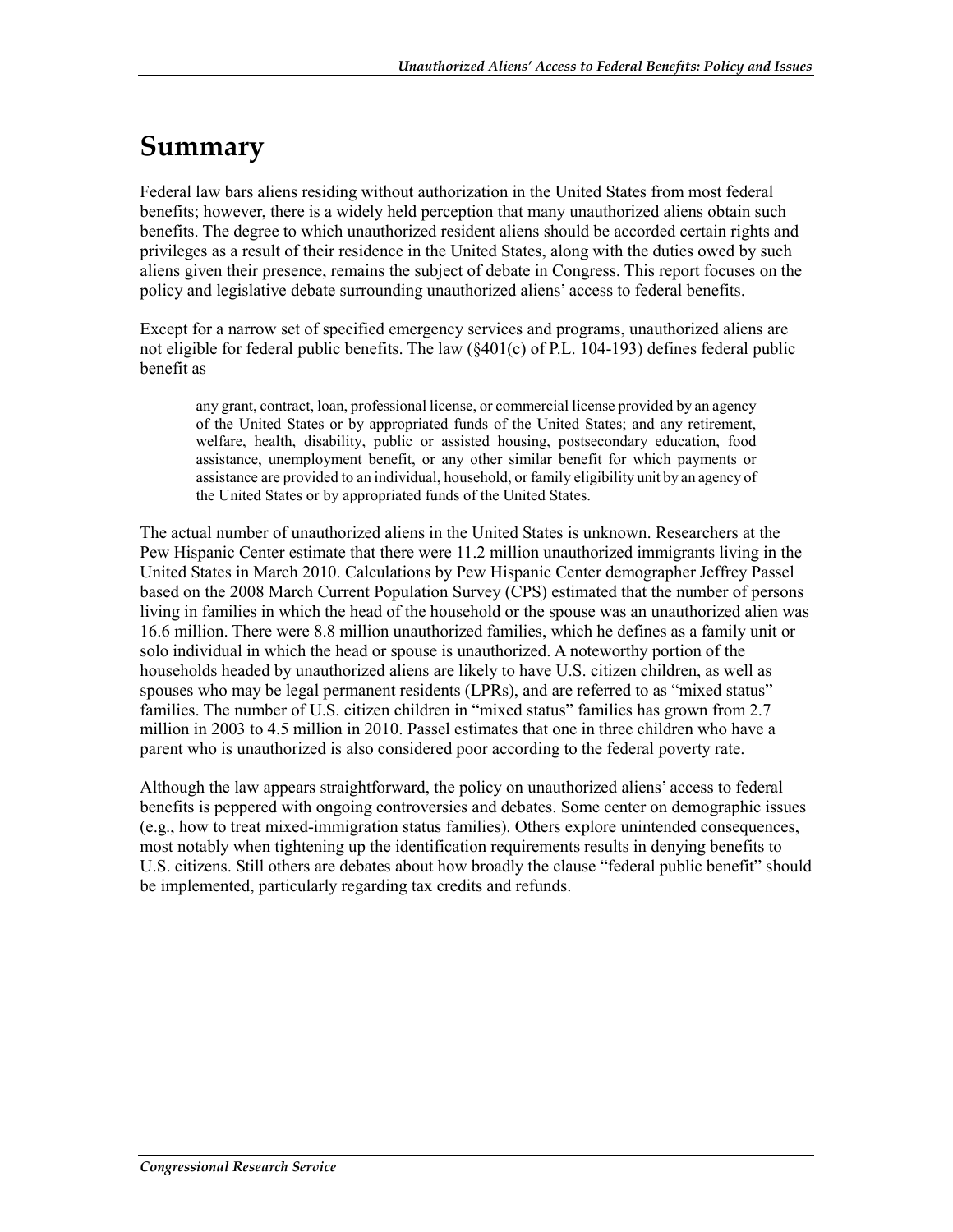## Contents

### Figures

| Figure 3. "Mixed Status" and Other Unauthorized Families,      |  |
|----------------------------------------------------------------|--|
| Figure 4. Immigration Status of Children of "Mixed Status" and |  |

#### Contacts

|--|--|--|--|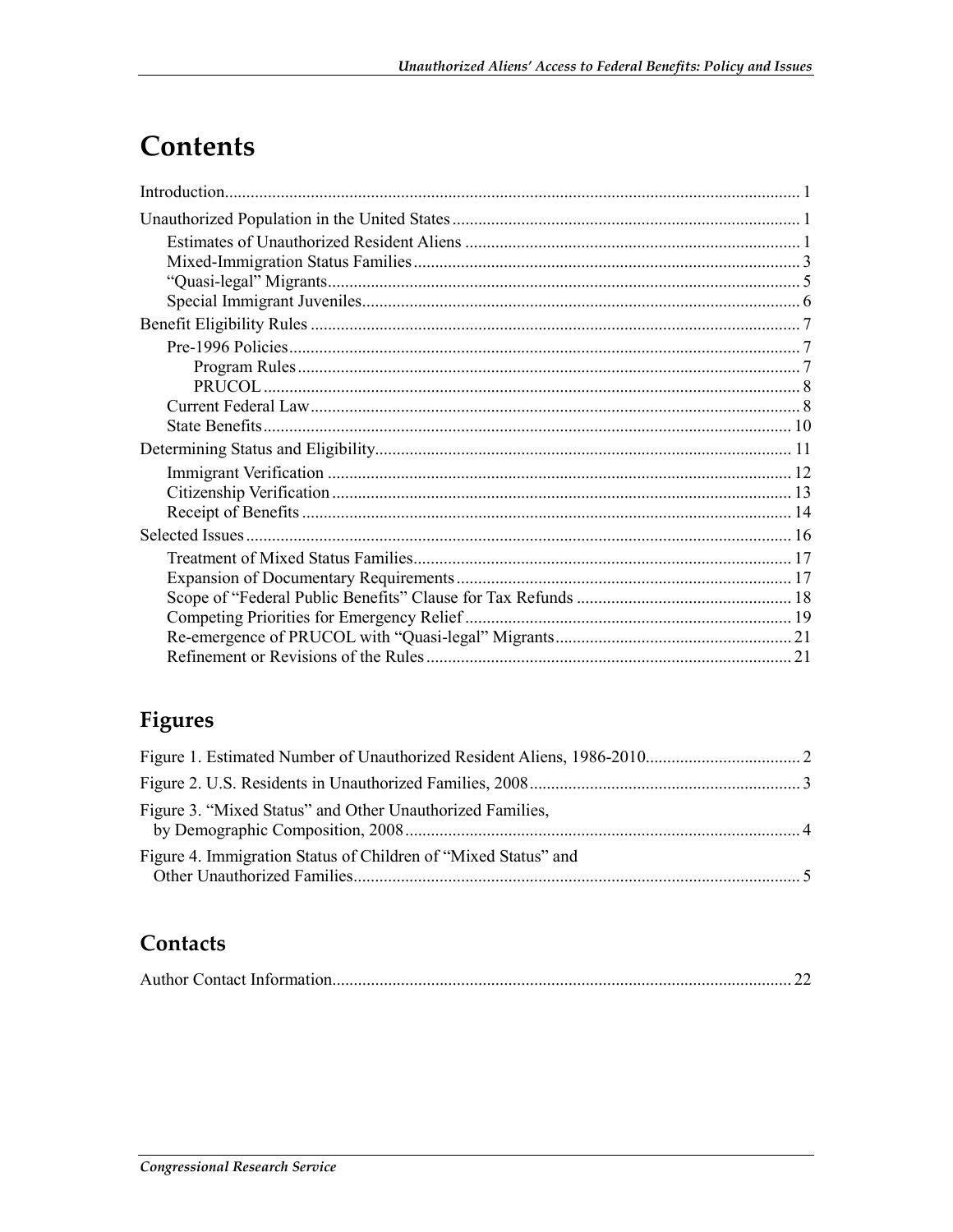## **Introduction**

The number of foreign-born people residing in the United States (40 million) is at the highest level in our history and, as a portion of the U.S. population, has reached a percentage (12.9%) not seen since the early  $20<sup>th</sup>$  century.<sup>1</sup> Of the foreign-born residents in the United States, approximately one-third are speculated to be unauthorized residents (often characterized as illegal aliens).

The degree to which unauthorized resident aliens should be accorded certain rights and privileges as a result of their residence in the United States, along with the duties owed by such aliens given their presence, remains the subject of debate in Congress.<sup>2</sup> Included among the specific policy areas that spark controversy are due process rights, tax liabilities, military service, eligibility for federal assistance, educational opportunities, and pathways to citizenship. This report focuses on the policy and legislative debate surrounding unauthorized aliens' access to federal benefits.<sup>3</sup>

### **Unauthorized Population in the United States**

The three main components of the unauthorized resident alien population are foreign nationals who overstay their nonimmigrant visas, foreign nationals who enter the country surreptitiously, and foreign nationals who are admitted on the basis of fraudulent documents. In all three instances, these aliens are in violation of the Immigration and Nationality Act (INA) and subject to removal. The actual number of unauthorized aliens in the United States is not known, as locating and enumerating people who are residing in the United States without permission poses many methodological problems.

#### **Estimates of Unauthorized Resident Aliens**

Estimates derived from the March Supplement of the U.S. Census Bureau's Current Population Survey (CPS) indicate that the unauthorized resident alien population rose from 3.2 million in 1986 to 11.2 million in 2010, as **Figure 1** shows.<sup>4</sup> This estimate is virtually unchanged from an estimate of 11.1 million for 2009.<sup>5</sup> These researchers concluded that size of the unauthorized resident alien population has declined from an estimated 12.1 million unauthorized immigrants living in the United States in March 2007.<sup>6</sup>

<sup>&</sup>lt;sup>1</sup> CRS Report R41592, *The U.S. Foreign-Born Population: Trends and Selected Characteristics*, by William A. Kandel.

<sup>2</sup> For a comprehensive legal analyses of these issues at the state and local levels, see CRS Report RL34345, *State and Local Restrictions on Employing, Renting Property to, or Providing Services for Unauthorized Aliens: Legal Issues and Recent Judicial Developments*, by Kate M. Manuel, Jody Feder, and Alison M. Smith.

<sup>3</sup> For policy on legal permanent residents' eligibility, see CRS Report RL33809, *Noncitizen Eligibility for Federal Public Assistance: Policy Overview and Trends*, by Ruth Ellen Wasem.

<sup>4</sup> For a full analysis of these data, see CRS Report RL33874, *Unauthorized Aliens Residing in the United States: Estimates Since 1986*, by Ruth Ellen Wasem.

 $<sup>5</sup>$  More recent estimates of unauthorized resident aliens are available but not broken down into the family characteristics</sup> used in this report. CRS Report R41207, *Unauthorized Aliens in the United States*, by Andorra Bruno; and CRS Report RL33874, *Unauthorized Aliens Residing in the United States: Estimates Since 1986*, by Ruth Ellen Wasem.

<sup>6</sup> Jeffrey S. Passel and D'Vera Cohn, *Unauthorized Immigrant Population: National and State Trends, 2010*, Pew (continued...)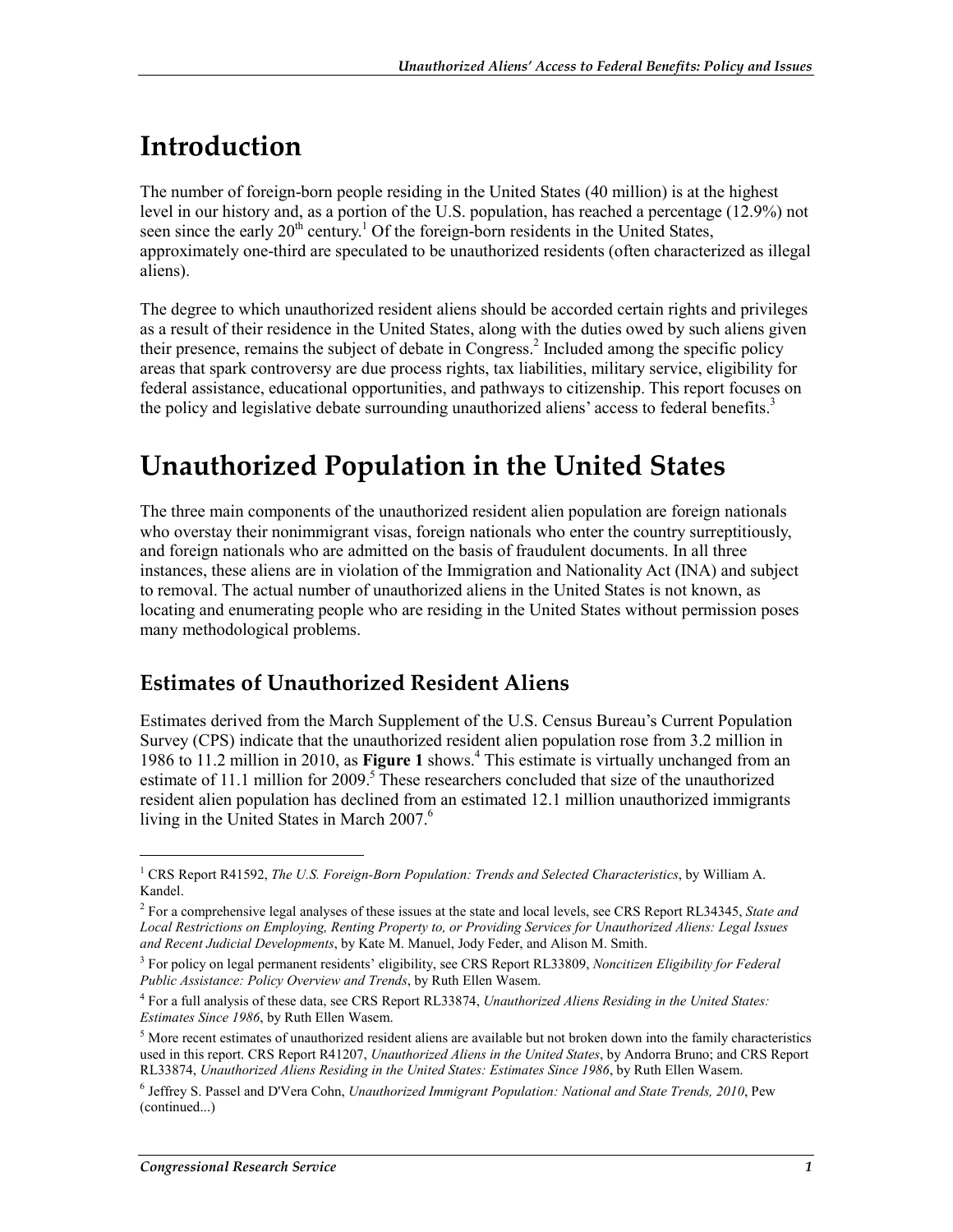

**Figure 1. Estimated Number of Unauthorized Resident Aliens, 1986-2010** 

**Sources:** CRS presentation of analyses of U.S. Census and CPS data conducted by Karen Woodrow and Jeffrey Passel (1986 and 1990); Robert Warren (1996, 2000, and 2003); Jeffrey Passel, Randy Capps, and Michael Fix (2002); Passel and D'Vera Cohn (2008, 2010, 2011); Michael Hoefer, Nancy Rytina, and Bryan Baker (2009, 2010, 2011).

Michael Hoefer, Nancy Rytina, and Bryan C. Baker of the Department of Homeland Security's (DHS's) Office of Immigration Statistics (OIS) published their estimates of the unauthorized resident alien population and yielded results consistent with Passel's estimates discussed above (**Figure 1**). OIS demographers Hoefer, Rytina, and Baker drew their estimates from the American Community Survey (ACS) of the U.S. Census Bureau. Although their ACS estimates tend to be lower than Passel's CPS estimates, the trends are comparable.<sup>7</sup>

As part of a more comprehensive analysis, Pew Hispanic Center demographer Jeffrey Passel estimated that the number of persons living in families in which the head of the household or the spouse was an unauthorized alien was 8.8 million as of 2008. This estimate of 16.6 million includes the 11.9 million unauthorized aliens in its calculation.<sup>8</sup> The 2008 data are the most recent analysis that breaks down the data into family characteristics.

<sup>(...</sup>continued)

Hispanic Center, February 1, 2011.

<sup>7</sup> Department of Homeland Security, Office of Immigration Statistics, *Estimates of the Unauthorized Immigrant Population Residing in the United States: January 2010*, by Michael Hoefer, Nancy Rytina, and Bryan C. Baker, 2011. The OIS reported an estimated 11.6 million unauthorized alien residents as of January 2006, up from 8.5 million in January 2000. Department of Homeland Security, Office of Immigration Statistics, *Estimates of the Unauthorized Immigrant Population Residing in the United States: January 2006*, by Michael Hoefer, Nancy Rytina, and Christopher Campbell, 2007.

<sup>8</sup> Jeffrey S. Passel and D'Vera Cohn, *A Portrait of Unauthorized Immigrants in the United States*, Pew Hispanic Center, April 14, 2009; and Jeffrey Passel, *Size and Characteristics of the Unauthorized Migrant Population in the U.S.:*  (continued...)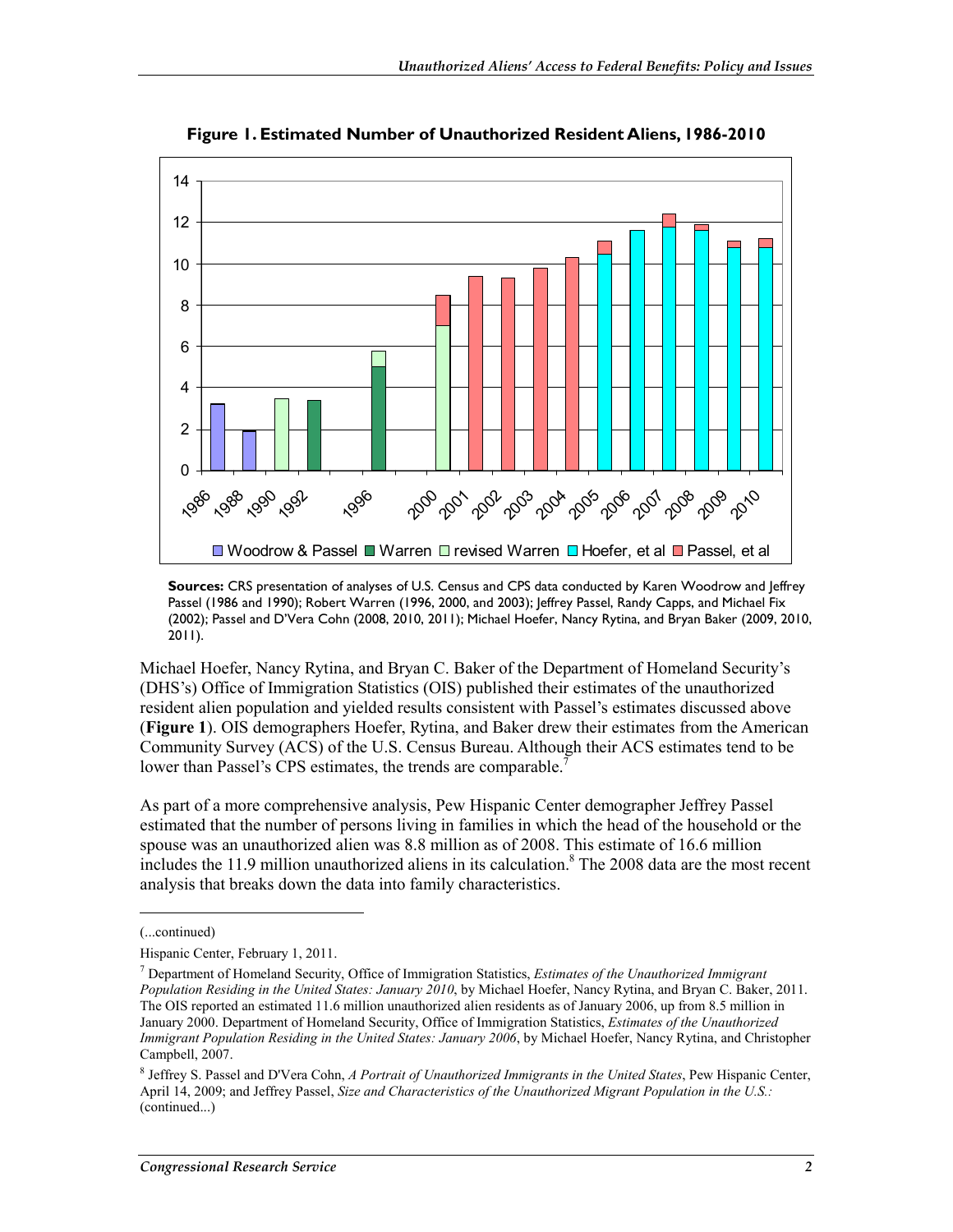

**Figure 2. U.S. Residents in Unauthorized Families, 2008** 

**Source:** CRS presentation of analysis of Current Population Survey data conducted by Jeffrey Passel and D'Vera Cohn (2009).

As **Figure 2** illustrates, almost half (47%) of the households headed by unauthorized aliens consist of married or cohabiting couples with children. Other adults with children, mainly single parents, comprise another 13% of households headed by unauthorized aliens. Passel projected that unauthorized aliens accounted for about 5.4% of the civilian labor force in March 2008, or about 8.3 million workers out of a labor force of 154 million.<sup>9</sup>

#### **Mixed-Immigration Status Families**

A noteworthy portion of the households headed by unauthorized aliens are likely to have U.S. citizen children, as well as spouses who may be legal permanent residents (LPRs). Children born in the United States to parents who are unlawfully present in the United States are U.S. citizens, consistent with the British common law principle known as *jus soli*. This principle is codified in the Fourteenth Amendment of the U.S. Constitution and by Section 301(a) of the INA, which

<sup>(...</sup>continued)

*Estimates Based on the March 2005 Current Population Survey,* Pew Hispanic Center, March 7, 2006.

<sup>9</sup> Jeffrey Passel, *Estimates of the Size and Characteristics of the Undocumented Population*, Pew Hispanic Center, March 21, 2005; and, Jeffrey S. Passel and D'Vera Cohn, *A Portrait of Unauthorized Immigrants in the United States*, Pew Hispanic Center, April 14, 2009.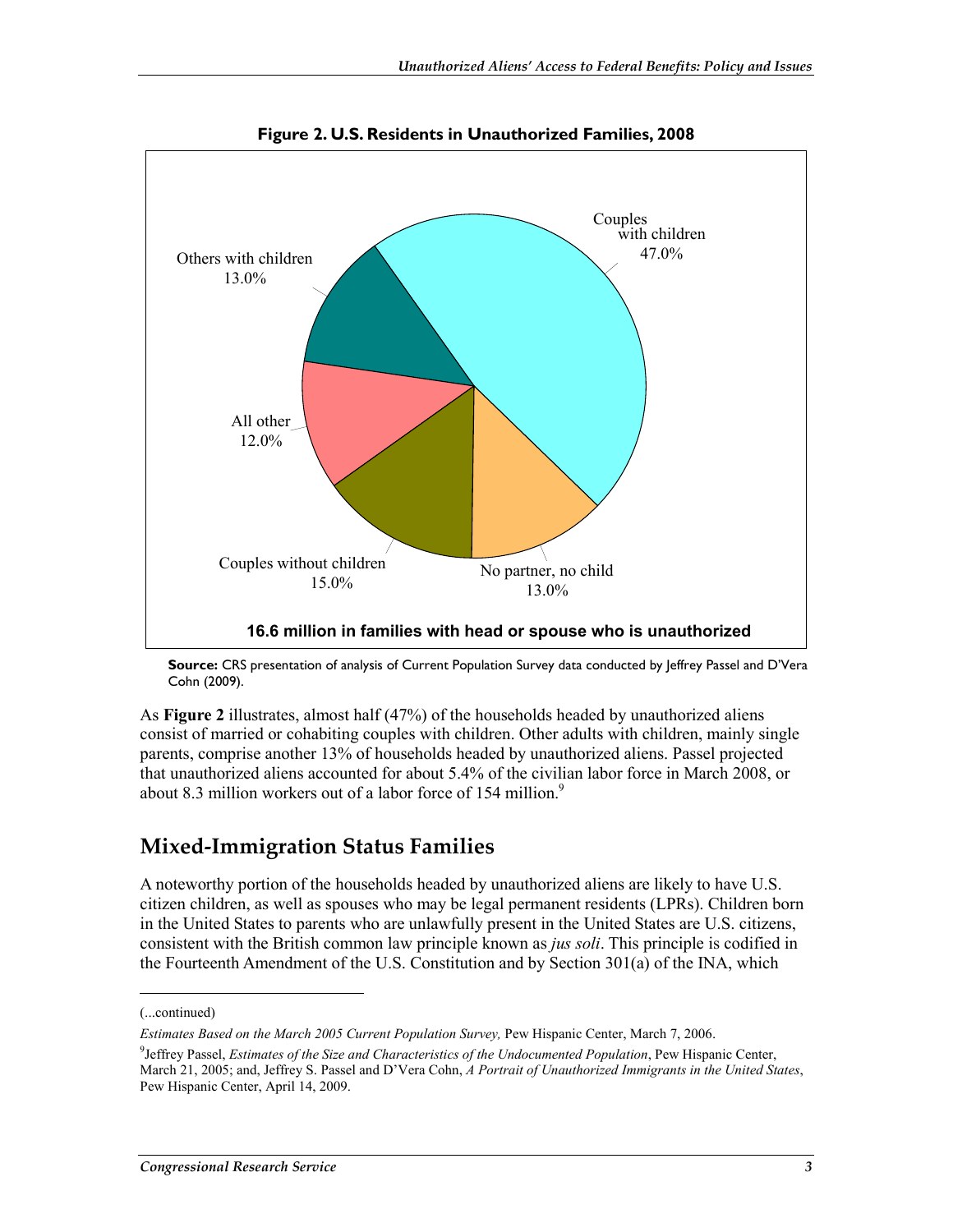provides that a person who is born in the United States, subject to its jurisdiction, is a citizen of the United States regardless of the race, ethnicity, or alienage of the parents.<sup>10</sup>





**Source:** CRS presentation of analysis of Current Population Survey data conducted by Jeffrey Passel and D'Vera Cohn (2009).

As depicted in **Figure 3**, Passel estimates that there were 16.6 million unauthorized or "mixed status" families. He offers a further demographic breakdown of this population:

Mixed-status family groups—that is, families with unauthorized immigrants and their U.S. citizen children—consist of 8.8 million people. Of these, 3.8 million are unauthorized immigrant adults and half a million are unauthorized immigrant children. The rest are U.S. citizens (mainly children) and legal immigrants. $^{11}$ 

Passel also reported that there were an estimated 1.5 million unauthorized children and an estimated 4.0 million citizen children who were living in families in which the head of the family or a spouse was unauthorized in 2008. Passel estimates that one in three children who have a

<sup>10 8</sup> U.S.C. §1401(a). For a complete legal analysis of *jus soli*, see CRS Report RL33079, *Birthright Citizenship Under the 14th Amendment of Persons Born in the United States to Alien Parents*, by Margaret Mikyung Lee.

<sup>&</sup>lt;sup>11</sup> Jeffrey S. Passel and D'Vera Cohn, *A Portrait of Unauthorized Immigrants in the United States*, Pew Hispanic Center, April 14, 2009.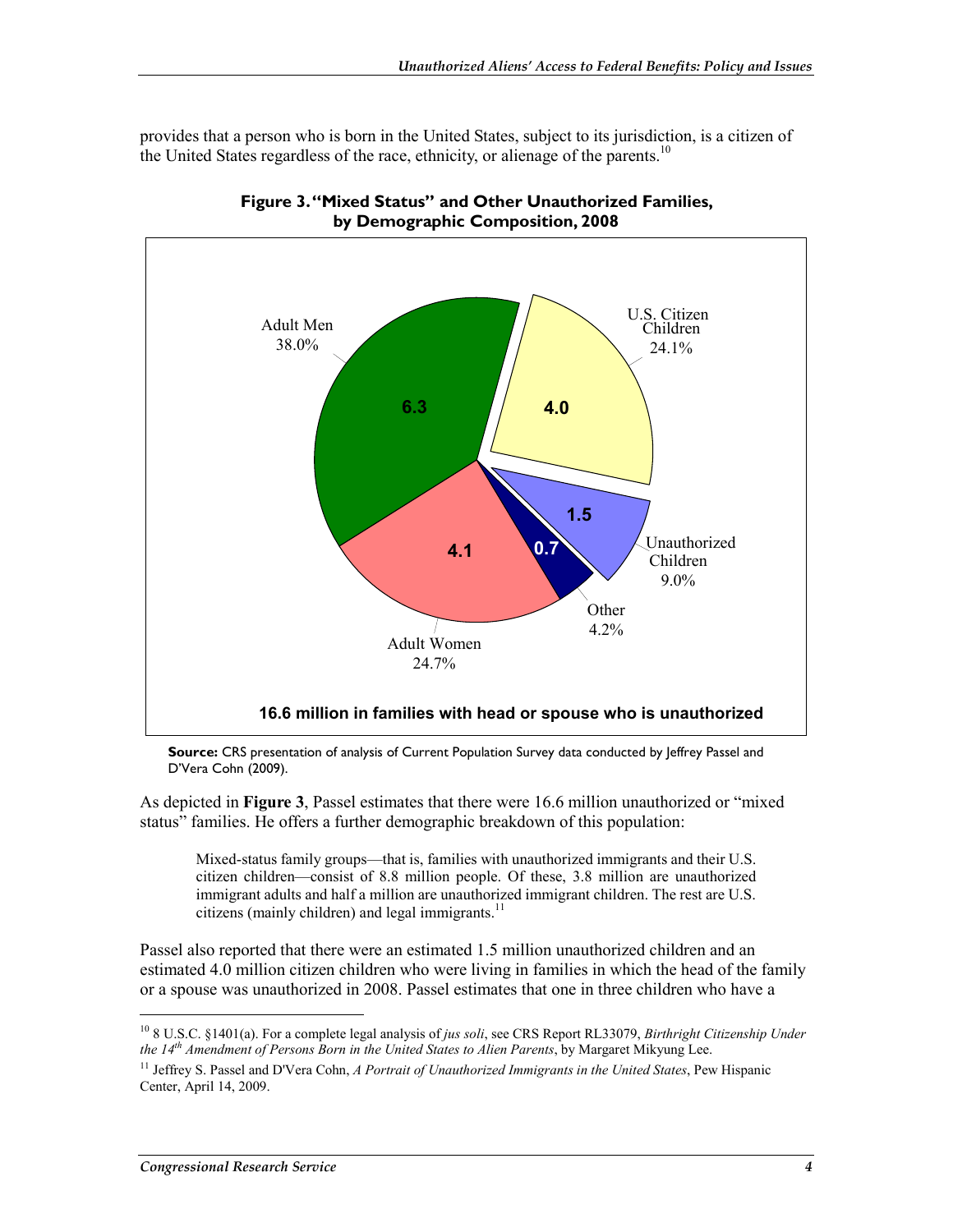parent who is unauthorized is also considered poor according to the federal poverty rate.<sup>12</sup> As **Figure 4** illustrates, the number of citizen children in households headed by an unauthorized alien has grown from 2.7 million in 2003 to 4.5 million in 2010. The number of unauthorized children, however, has declined from 1.5 million in 2003 to 1.0 million in 2010.<sup>13</sup>



**Figure 4. Immigration Status of Children of "Mixed Status" and Other Unauthorized Families** 

**Source:** CRS presentation of analysis of Current Population Survey data conducted by Jeffrey Passel and D'Vera Cohn (2011).

### **"Quasi-legal" Migrants**

Not all unauthorized aliens lack legal documents, leading many observers to characterize these *documented* aliens as "quasi-legal" migrants. Specifically, there are certain circumstances in which the Department of Homeland Security issues temporary employment authorization documents (EADs) to aliens who are not otherwise considered authorized to reside in the United States. Aliens with EADs, in turn, may legally obtain social security cards.<sup>14</sup> These "quasi-legal" unauthorized aliens fall in several categories:

<sup>&</sup>lt;sup>12</sup> Just under one-in-five (18%) of the children of U.S. citizens are considered poor. Jeffrey S. Passel and D'Vera Cohn, *A Portrait of Unauthorized Immigrants in the United States*, Pew Hispanic Center, April 14, 2009.

<sup>13</sup> Jeffrey S. Passel and D'Vera Cohn, *Unauthorized Immigrant Population: National and State Trends, 2010*, Pew Hispanic Center, February 1, 2011; and Paul Taylor, Mark Hugo Lopez, and Jeffrey S. Passel, *Unauthorized Immigrants: Length of Residency, Patterns of Parenthood*, Pew Hispanic Center, December 1, 2011.

<sup>14</sup> For further background, see CRS Report RL32004, *Social Security Benefits for Noncitizens*, by Dawn Nuschler and Alison Siskin.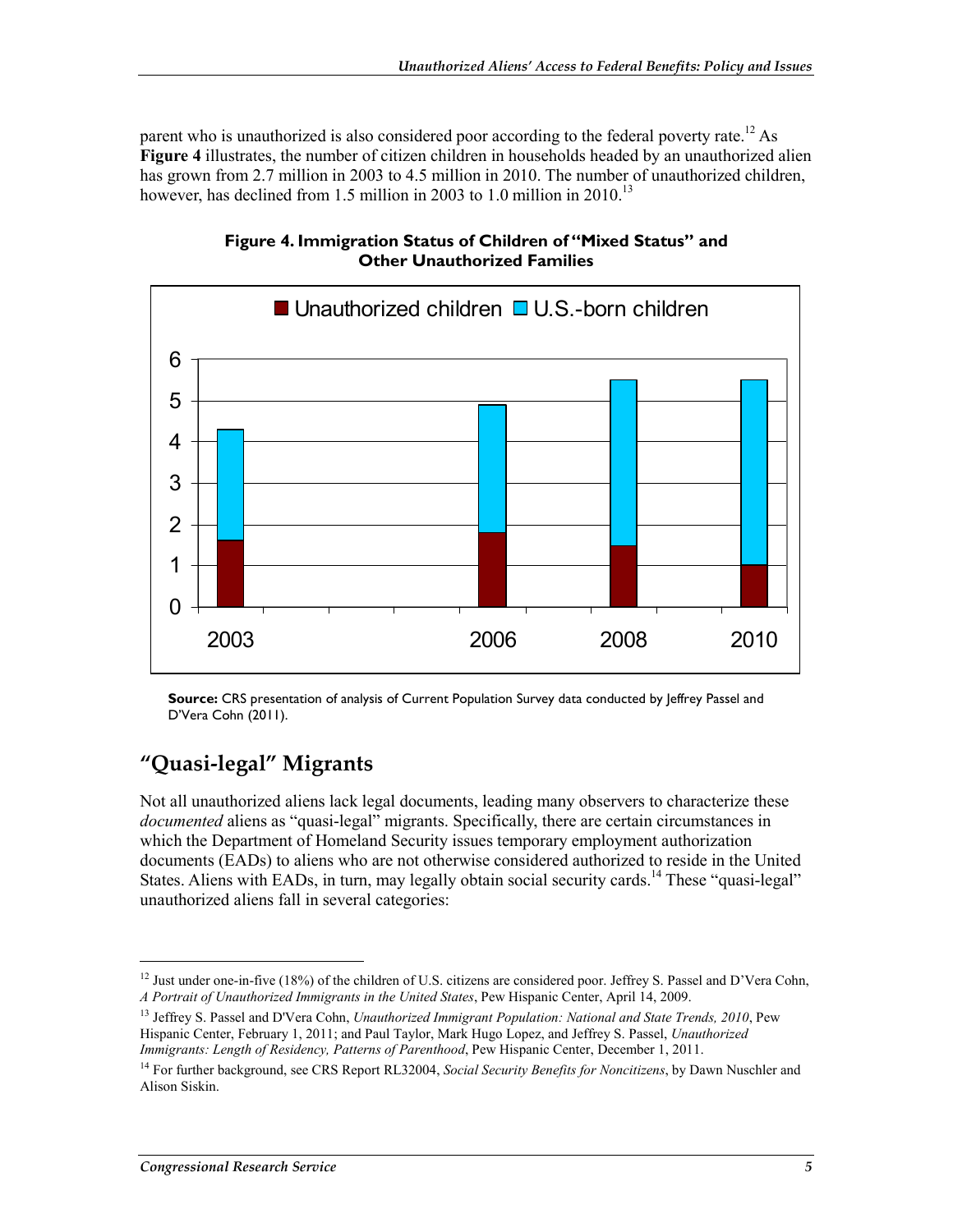- The government has given them temporary humanitarian relief from removal, such as Temporary Protected Status (TPS).<sup>15</sup>
- They have sought asylum in the United States and their cases have been pending for at least 180 days.<sup>16</sup>
- They are immediate family or fiancées of legal permanent residents (LPRs) who are awaiting in the United States their legal permanent residency cases to be processed.<sup>17</sup>
- They have overstayed their nonimmigrant visas and have petitions pending to adjust status as employment-based LPRs.<sup>18</sup>

None of the aliens described above have been formally approved to remain in the United States permanently, and many with pending cases may ultimately be denied LPR status. Only about 25% of asylum seekers, for example, ultimately gain asylum.19 Approximately 80% to 85% of LPR petitions reportedly are approved.<sup>20</sup>

#### **Special Immigrant Juveniles**

Over two decades ago, Congress created an avenue for unauthorized migrant children who are dependents of the court to become LPRs. Any child or youth who was born in a foreign country; who lives without legal authorization in the United States; has experienced abuse, neglect, or abandonment; and who meets other specified eligibility criteria may be eligible for the LPR classification of special immigrant juvenile (SIJ).

The Immigration Act of 1990 (P.L. 101-649) added the SIJ provision (among other major revisions) to the INA in response to growing concerns over foreign children in the United States who were homeless, orphans, or victims of abusive family situations. Such unauthorized alien children raise complex immigration and child welfare concerns. The provision enables unauthorized alien children who become dependents of the courts to remain in the United States legally and permanently. Otherwise, unauthorized residents who are minors are subject to removal proceedings and deportation, as are all other unauthorized foreign nationals.

To be eligible for the SIJ visa, the foreign national must be unmarried, under the age of 21, and meet three court-determined criteria. The court must have done the following:

<sup>15</sup> For further background, see CRS Report RS20844, *Temporary Protected Status: Current Immigration Policy and Issues*, by Ruth Ellen Wasem and Karma Ester.

<sup>16</sup> For further background, see CRS Report RL32621, *U.S. Immigration Policy on Asylum Seekers*, by Ruth Ellen Wasem.

<sup>17</sup> For further background, see CRS Report RL32235, *U.S. Immigration Policy on Permanent Admissions*, by Ruth Ellen Wasem.

 $18$  The extent that some nonimmigrant (e.g., temporary workers, tourists, or foreign students) overstay their temporary visas and become "quasi-legal" aliens with petitions pending to adjust to legal status is discussed in CRS Report RS22446, *Nonimmigrant Overstays: Brief Synthesis of the Issue*, by Ruth Ellen Wasem.

<sup>19</sup> For further background, see CRS Report RL32621, *U.S. Immigration Policy on Asylum Seekers*, by Ruth Ellen Wasem.

<sup>20</sup> For a full analysis of this issue, see Citizenship and Immigration Services Ombudsman, *2007 Annual Report to Congress*, June 11, 2007.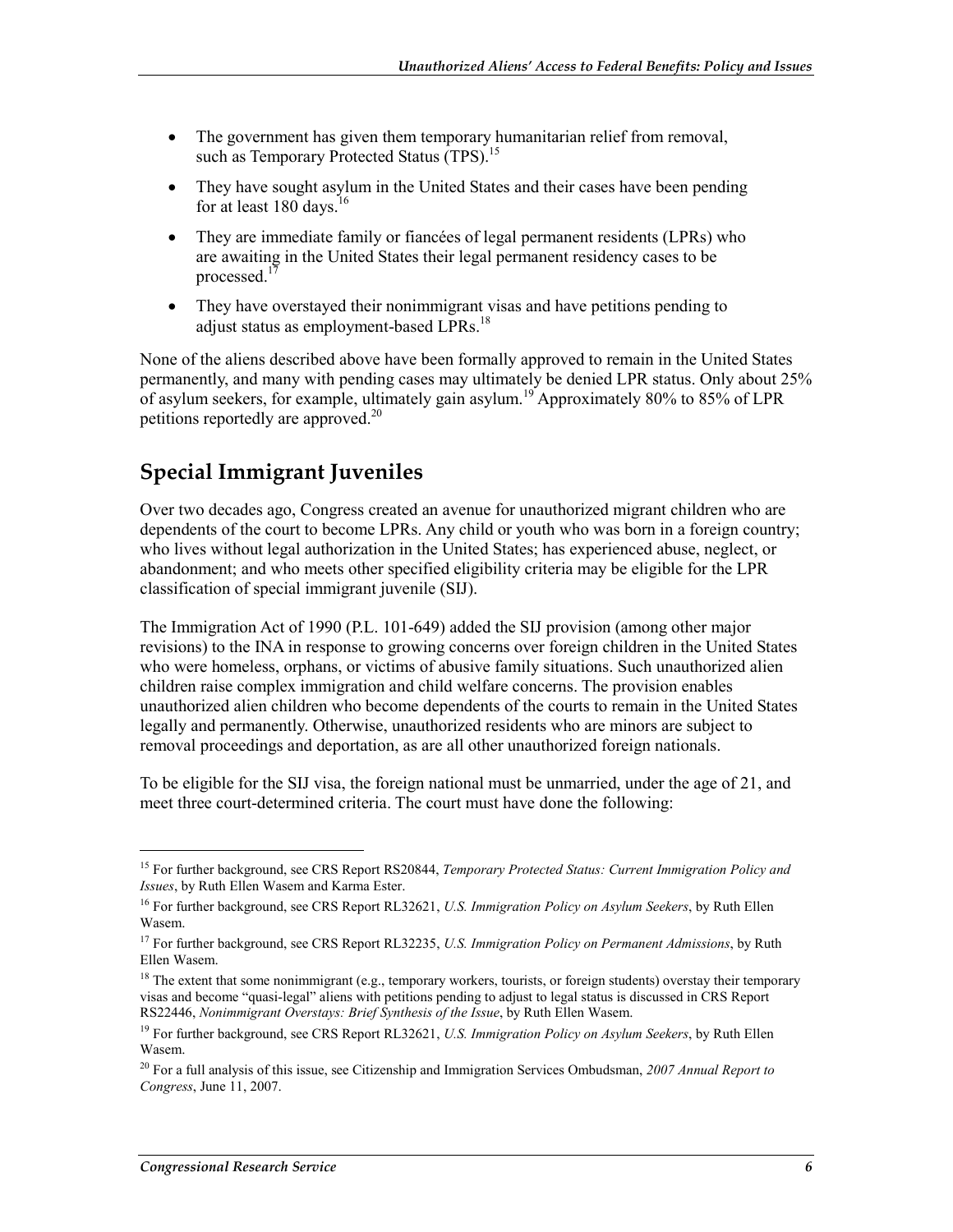- 1. declared the child to be a dependent of the court or granted custody of the child to a state agency (e.g., the child welfare agency);
- 2. determined that reuniting the child with his or her parents is not a "viable option" and thus the child is "eligible for long-term foster care"; and,
- 3. determined that it is not in the child's best interest to return to his/her country of birth or last habitual residence.

The court making these decisions, moreover, must be located in the United States and must have jurisdiction, under state law, to make judicial determinations about the custody and care of juveniles.

According to data from the DHS Office of Immigration Statistics, the number of SIJs has increased from 361 children in FY1992 (the first year SIJ was in effect) to 1,492 in FY2010. The number of SIJ children who have become LPRs has exceeded 1,000 each year since FY2008.

## **Benefit Eligibility Rules**

It is not surprising that most persons lacking legal authority to reside in the United States would not be eligible for federally provided assistance. It is also not unexpected that many persons residing illegally would be on the margins socioeconomically and, thus, would pose particular dilemmas for service providers. The policies discussed below reflect a balancing of the integrity of entitlement programs with humanitarian provision of emergency services and assistance.

#### **Pre-1996 Policies**

#### **Program Rules**

1

With the single exception of emergency Medicaid, unauthorized (illegally present) aliens were barred from participation in all the major federal assistance programs that had statutory provisions for noncitizens, as were aliens here legally in a temporary status (i.e., nonimmigrants such as persons admitted for tourism, education, or employment). Since 1986, for example, a Medicaid recipient was required to declare under penalty of perjury whether he or she is a citizen or national of the United States or—if not a citizen or national—that he or she is an alien in a "satisfactory immigration status."<sup>21</sup>

However, many health, education, nutrition, income support, and social service programs did not include specific provisions regarding alien eligibility, and unauthorized aliens were potential participants.<sup>22</sup> These programs included, for example, the Special Supplemental Nutrition Program for Women, Infants, and Children (the WIC program); child nutrition programs;

<sup>&</sup>lt;sup>21</sup> §1137(d) of the Social Security Act, as amended by the Immigration Reform and Control Act (IRCA) of 1986 (P.L. 99-603).

<sup>&</sup>lt;sup>22</sup> A number of states reportedly had enacted laws denying various types of public assistance to all aliens or to legal aliens who had not resided in the United States for a fixed number of years. However, in 1971 the Supreme Court declared these state-imposed restrictions unconstitutional in *Graham v. Richardson* (403 U.S. 365 (1971), both because they violated the Equal Protection Clause of the Fourteenth Amendment and because they encroached upon the exclusive federal power to regulate immigration. See also *Plyler v. Doe*, 457 U.S. 202 (1982).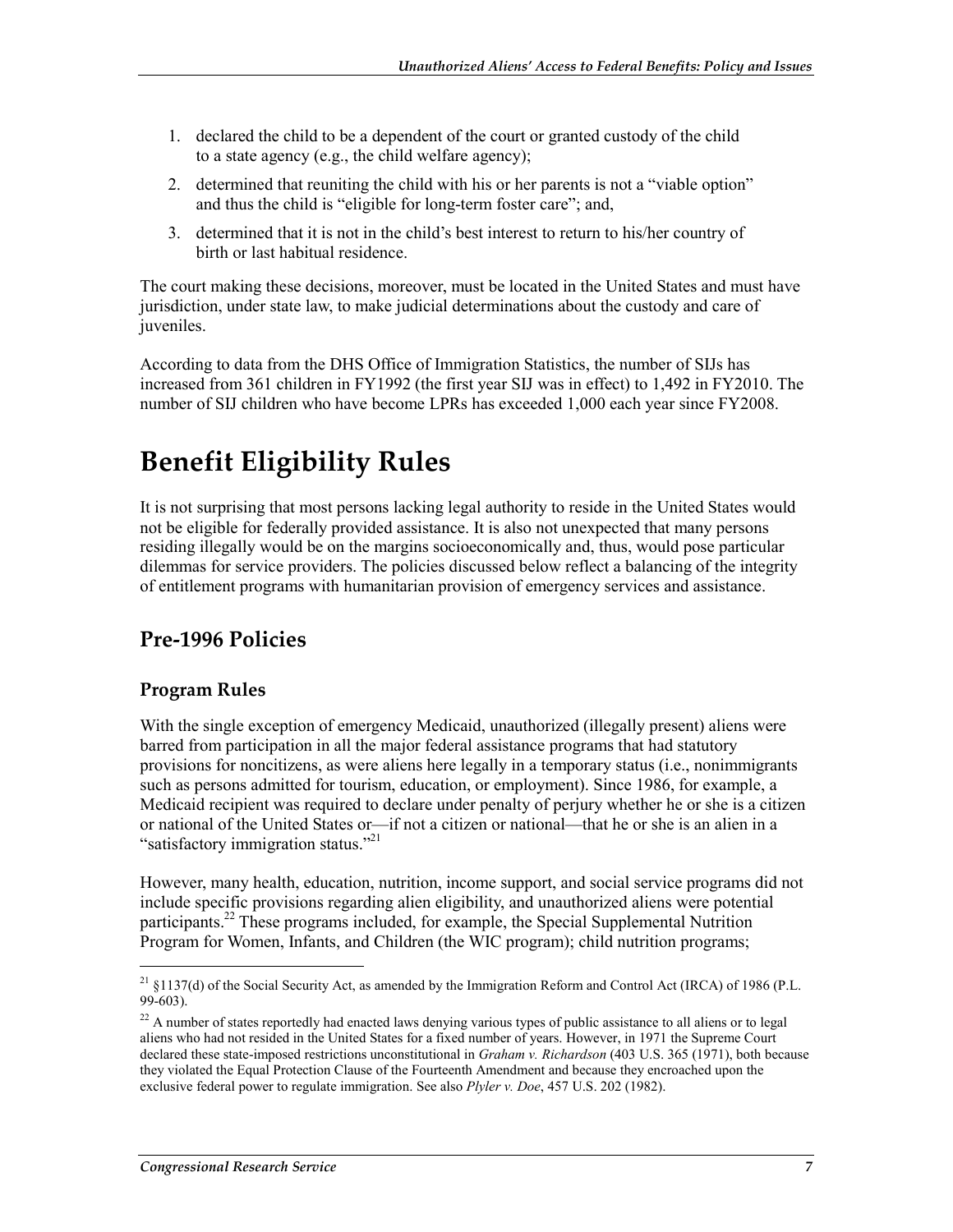initiatives funded through the Elementary and Secondary Education Act; the Earned Income Tax Credit (EITC); community and migrant health centers; and the Social Services Block Grant (SSBG) program.

#### **PRUCOL**

PRUCOL, an acronym for "permanently residing under color of law," is an eligibility standard that is not defined in statute; historically, it has been used to provide a benefit to certain foreign nationals who the government knows are present in the United States, but whom it has no plans to deport or remove. Considered by many to be an obsolete construct, PRUCOL recently began reemerging in the context of "quasi-legal" aliens.

Prior to 1996, eligibility for federal benefits depended on how the PRUCOL standards were interpreted. Many service providers had construed PRUCOL narrowly to include only those aliens here under certain specific statutory authorizations during the 1970s. A federal court, however, disagreed with these narrow interpretations. In *Holley v. Lavine*, the United States Court of Appeals for the Second Circuit held that "[w]hen ... a legislative body uses the term 'under color of law' it deliberately sanctions the inclusion of cases that are, in strict terms, outside the law but are near the border."<sup>23</sup> At that time, the court concluded that the PRUCOL standard for Aid for Families with Dependent Children (AFDC, the precursor to Temporary Assistance for Needy Families), for example, could cover aliens known by the government to be undocumented or deportable, but whom the government nevertheless allowed to remain here indefinitely. The court decisions, however, did not offer a uniform definition of PRUCOL, resulting in differing applications according to the benefit and the class of alien.

#### **Current Federal Law**

Over a decade ago, Title IV of the Personal Responsibility and Work Opportunity Reconciliation Act (PRWORA) of 1996 (P.L. 104-193) established comprehensive restrictions on the eligibility of all noncitizens for means-tested public assistance, with exceptions for LPRs with a substantial U.S. work history or military connection. Regarding unauthorized aliens, Section 401 of PRWORA sought to end the PRUCOL eligibility standard by barring them from any federal public benefit except the emergency services and programs expressly listed in Section 401(b) of PRWORA.

This overarching bar to unauthorized aliens hinges on how broadly the phrase "federal public benefit" is implemented. The law defines this phrase to be

(A) any grant, contract, loan, professional license, or commercial license provided by an agency of the United States or by appropriated funds of the United States; and (B) any retirement, welfare, health, disability, public or assisted housing, postsecondary education, food assistance, unemployment benefit, or any other similar benefit for which payments or assistance are provided to an individual, household, or family eligibility unit by an agency of the United States or by appropriated funds of the United States.<sup>2</sup>

<sup>23 553</sup> F.2d 845 (2d Cir. 1977).

 $^{24}$   $\frac{8401(c)}{c}$  of PRWORA, 8 U.S.C. 1611.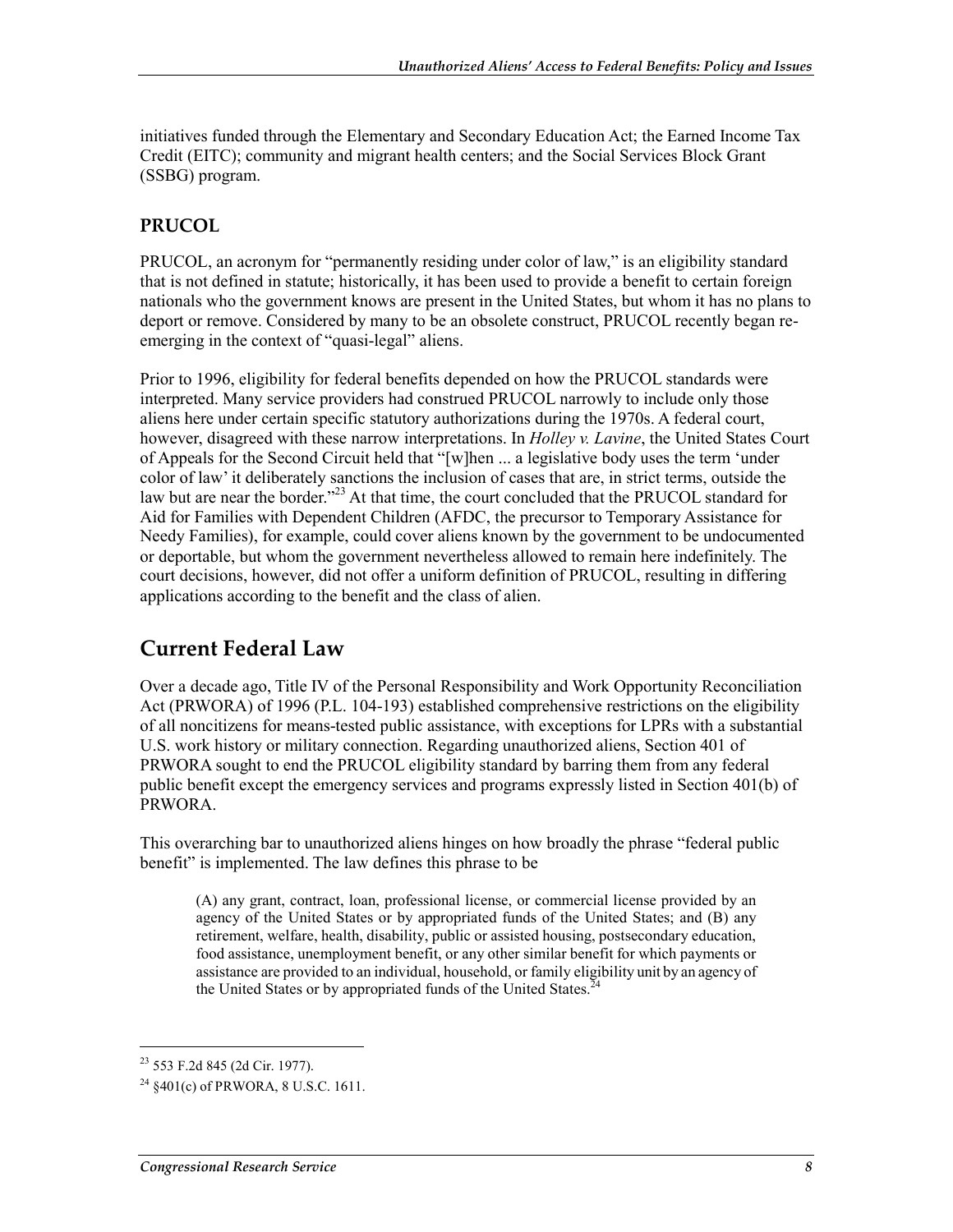So defined, this bar covers many programs whose enabling statutes do not individually make citizenship or immigration status a criterion for participation. Thus, unauthorized aliens are statutorily barred from receiving benefits that previously were not individually restricted—Social Services Block Grants and migrant health center services, for example—unless they fall within the 1996 welfare act's limited exceptions. These statutory exceptions include the following:

- treatment under Medicaid for emergency medical conditions (other than those related to an organ transplant); $^{25}$
- short-term, in-kind emergency disaster relief; $^{26}$
- immunizations against immunizable diseases and testing for and treatment of symptoms of communicable diseases;
- services or assistance (such as soup kitchens, crisis counseling and intervention, and short-term shelters) designated by the Attorney General as (1) delivering inkind services at the community level, (2) providing assistance without individual determinations of each recipient's needs, and (3) being necessary for the protection of life and safety; and
- to the extent that an alien was receiving assistance on the date of enactment, programs administered by the Secretary of Housing and Urban Development, programs under title V of the Housing Act of 1949, and assistance under Section 306C of the Consolidated Farm and Rural Development Act.<sup>27</sup>

Beyond the statutory exceptions noted above, PRWORA also includes special rules governing the EITC. These provisions are aimed at preventing unauthorized aliens from receiving an EITC by requiring that Social Security Numbers (SSNs) for recipients (and spouses) be valid for employment in the United States.<sup>28</sup>

Children who become LPRs as SIJs are eligible for parts B and E of Title IV of the Social Security Act and are not subject to the five-year bar that restricts access for most other  $LPRs<sup>29</sup>$  In particular, Section  $403(c)(2)(F)$  of PRWORA exempts foster care and adoption assistance from

<sup>25</sup> For further analysis of this issue, see CRS Report R40772, *Noncitizen Health Insurance Coverage and Use of Select Safety-Net Providers*, by Alison Siskin.

<sup>&</sup>lt;sup>26</sup> The Robert T. Stafford Disaster Relief and Emergency Assistance Act (42 USC §5121 et. seq.) authorizes the President to make the initial determination of eligibility for federal relief and recovery assistance through the issuance of either a major disaster or emergency declaration. Under §403 of the Stafford Act, FEMA may provide assistance essential to save lives and property (42 U.S.C. 5170b). For a full discussion of available assistance, see CRS Report RL33053, *Federal Stafford Act Disaster Assistance: Presidential Declarations, Eligible Activities, and Funding*, by Francis X. McCarthy.

<sup>&</sup>lt;sup>27</sup> Subtitle E of Title V of the Illegal Immigration Reform and Immigrant Responsibility Act (Division C of P.L. 104-208) later facilitated the removal of unauthorized aliens from housing assistance. For analysis, see CRS Report RL31753, *Immigration: Noncitizen Eligibility for Needs-Based Housing Programs*, by Alison Siskin and Maggie McCarty.

 $28$  The Internal Revenue Code does not have a special classification for individuals who are in the United States without authorization. Instead, the Code treats these individuals in the same manner as other foreign nationals—they are subject to federal taxes and classified for tax purposes as either resident or nonresident aliens. An unauthorized individual who has been in the United States long enough to qualify under the "substantial presence" test is classified for tax purposes as a resident alien. For a fuller explanation, see CRS Report RS21732, *Federal Taxation of Aliens Working in the United States*, by Erika K. Lunder.

<sup>29</sup> For further information on these services, see CRS Report R41860, *Child Welfare: Funding for Child and Family Services Authorized Under Title IV-B of the Social Security Act*, by Emilie Stoltzfus.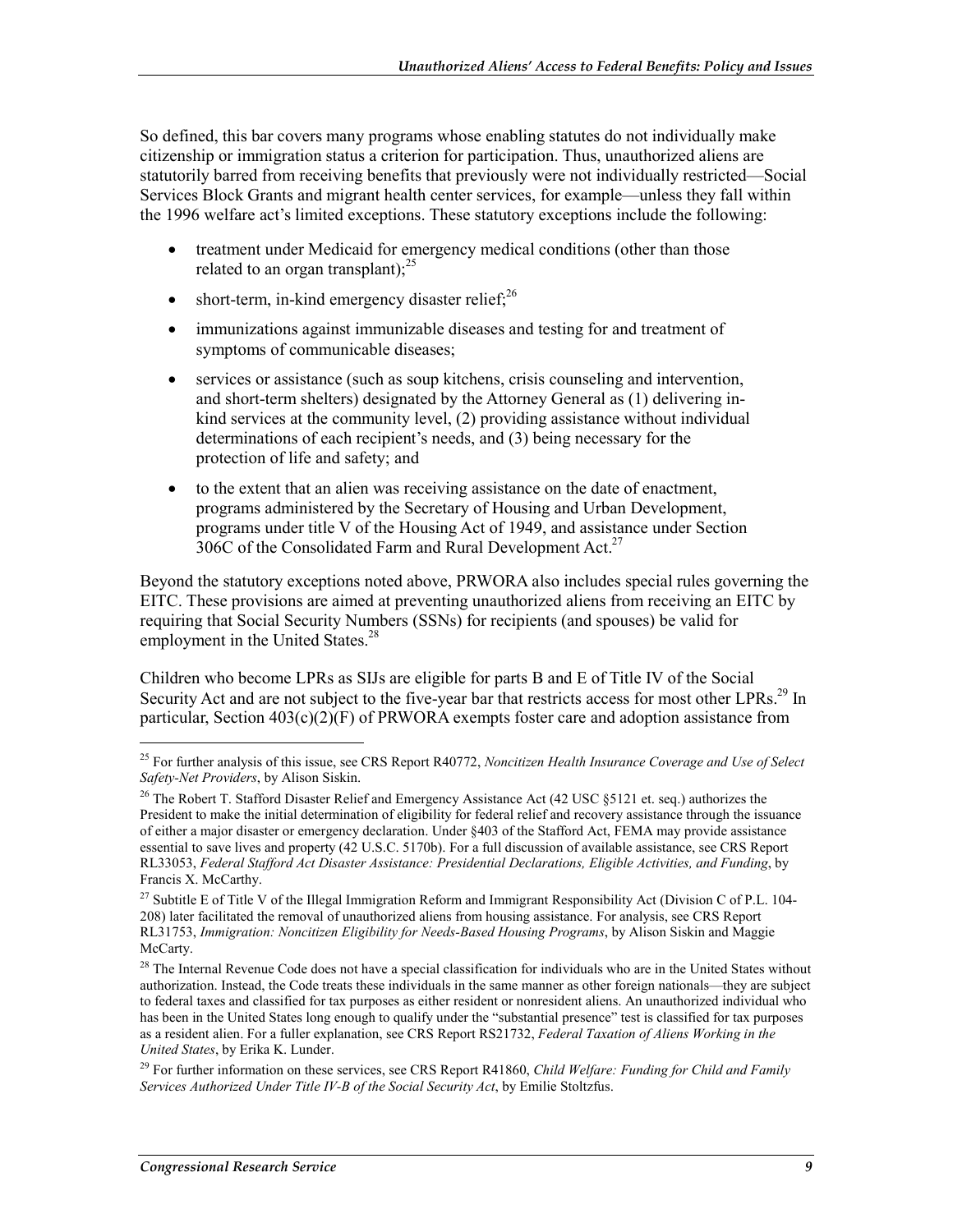the five-year bar so long as the foster or adoptive parent is a qualified alien or a citizen. Because LPRs age 18 and younger are eligible for the Supplemental Nutrition Assistance Program (SNAP, formerly known as food stamps), SIJ children may also receive SNAP.

PRWORA separately has language on certain federally supported nutrition programs that directly bears on unauthorized aliens.<sup>30</sup> More precisely. Title VII includes provisions that (1) stipulate that students eligible to receive free public education may receive federally subsided school meals (e.g., free school lunches/breakfasts) without regard to their citizenship status<sup>31</sup> and (2) leave to state discretion whether the state will deny benefits to unauthorized aliens under the WIC program, the Child and Adult Care Food Program (CACFP), the Summer Food Service program, the Special Milk program, the Commodity Supplemental Food Program (CSFP), the Emergency Food Assistance Program (TEFAP), and the Food Distribution Program on Indian Reservations  $(FDPIR).$ <sup>32</sup>

PRWORA mandated that unauthorized alien women be ineligible for prenatal care under Medicaid. Congress also enacted a provision that automatically provides Medicaid coverage at birth to children born of Medicaid-eligible mothers, but imposes a waiting period on covering children born of mothers who are not Medicaid-eligible.<sup>33</sup> When the question of whether citizen children of unauthorized alien mothers were Medicaid-eligible at birth arose, a court dismissed the argument that children of all Medicaid-ineligible mothers rather than alienage was the relevant classification. In *Lewis v. Thompson*, the court found that citizen children of unauthorized alien mothers must be accorded automatic eligibility on terms as favorable as those available to the children of citizen mothers.<sup>34</sup>

While Title XXI of the Social Security Act , the State Children's Health Insurance Program  $(CHIP)$ ,<sup>35</sup> is otherwise considered a federal public benefit (barring unauthorized aliens), the U.S. Department of Health and Human Services (HHS) promulgated regulations in 2002 permitting states to provide CHIP coverage to fetuses.<sup>36</sup> States reportedly are using this option of CHIP coverage for fetuses to provide prenatal care services to pregnant women who are unauthorized aliens.<sup>3</sup>

#### **State Benefits**

1

Unlike earlier federal law, PRWORA expressly bars unauthorized aliens from most state and locally funded benefits. The restrictions on these benefits parallel the restrictions on federal

<sup>&</sup>lt;sup>30</sup> As opposed to the rules noted here, the law governing the Food Stamp program bars unauthorized aliens from participation.

 $31$  The PWORA itself does not address a states' obligation to grant all aliens equal access to education under the Supreme Court's decision in *Plyer v. Doe* (47 U.S. 202 [1982]).

 $32$  No state has, as yet, taken the option to deny benefits under these programs.

<sup>33 42</sup> U.S.C. §1396a(e)(4) and 42 C.F.R. §§435.117, 435.301(b)(1)(iii).

 $34$  Lewis v. Thompson, 252 F.3d 567, 588 (2d. Cir. 2001). For a complete analysis, see CRS Report RS21470, *Noncitizen Eligibility For Major Federal Public Assistance Programs: Legal Concepts*, by Alison M. Smith.

<sup>&</sup>lt;sup>35</sup> Title XXI of the Social Security Act.

<sup>36</sup> *Federal Register*, vol. 67, pp. 61955-74, October 2, 2002.

<sup>37 8</sup> U.S.C §1611. For further discussion, see CRS Report R40144, *State Medicaid and CHIP Coverage of Noncitizens*, by Ruth Ellen Wasem, and CRS Report RS22785, *SCHIP Coverage for Pregnant Women and Unborn Children*, by Evelyne P. Baumrucker.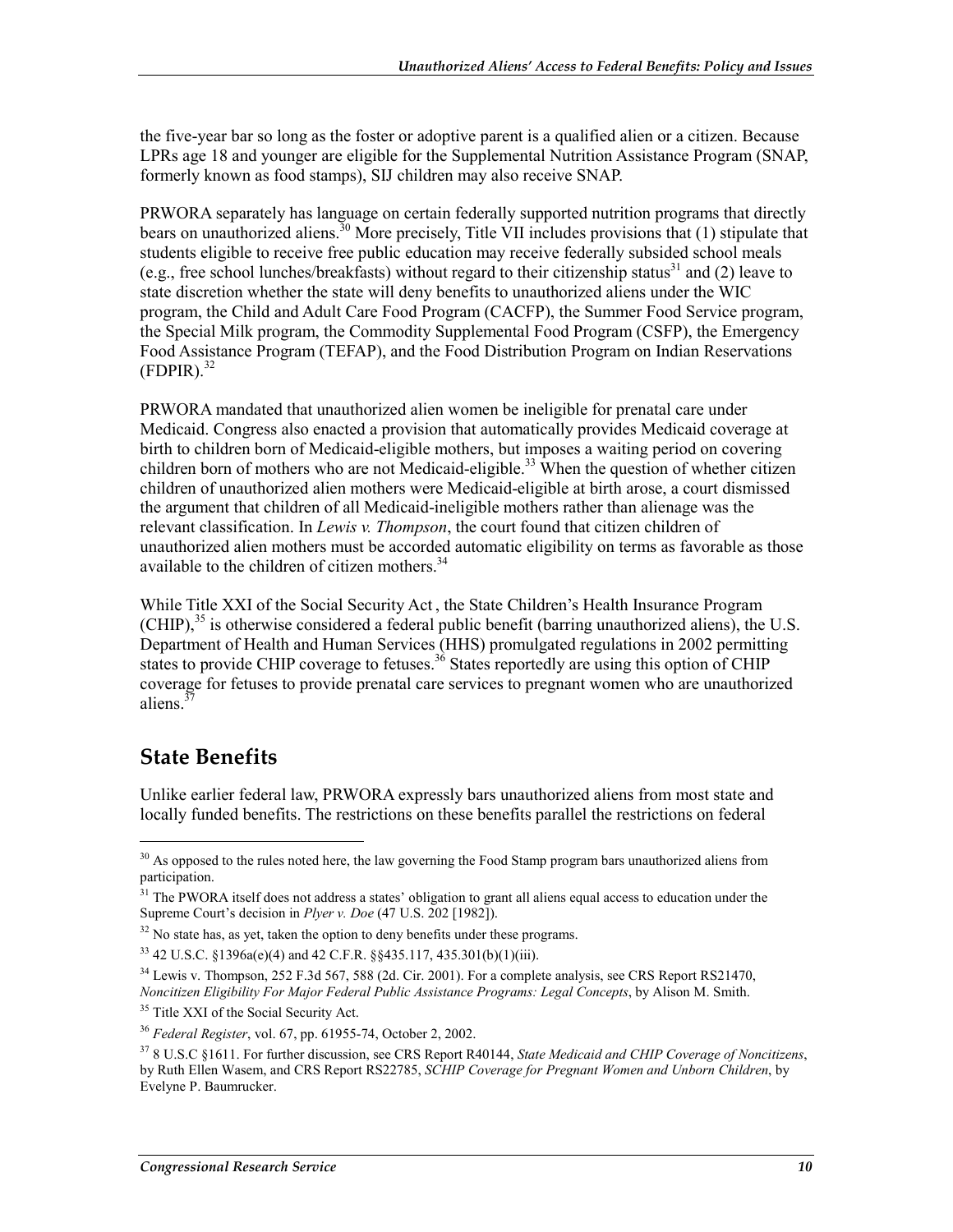benefits. Unauthorized aliens are generally barred from state and local government contracts, licenses, grants, loans, and assistance.<sup>38</sup> The following exceptions are made:

- treatment for emergency conditions (other than those related to an organ transplant);
- short-term, in-kind emergency disaster relief;
- immunization against immunizable diseases and testing for and treatment of symptoms of communicable diseases; and
- services or assistance (such as soup kitchens, crisis counseling and intervention, and short-term shelters) designated by the Attorney General as (1) delivering inkind services at the community level, (2) providing assistance without individual determinations of each recipient's needs, and (3) being necessary for the protection of life and safety.

Also, the restrictions on state and local benefits do not apply to activities that are funded in part by federal funds; these activities are regulated under PRWORA as federal benefits. Furthermore, the law states that nothing in it is to be construed as addressing eligibility for basic public education. Finally, the 1996 law allows the states, through enactment of new state laws, to provide unauthorized aliens with state and local benefits that otherwise are restricted.

Despite the federally imposed bar and the state flexibility provided by PRWORA, states still may expend a significant amount of state funds for unauthorized aliens. Public elementary and secondary education coupled with school lunches for unauthorized aliens remain compelled by judicial decision,<sup>39</sup> and payment for emergency medical services for unauthorized aliens remains compelled by federal law. $^{40}$  Meanwhile, certain other costs attributable to unauthorized aliens, such as criminal justice costs, remain compelled by the continued presence of unauthorized aliens.<sup>41</sup>

## **Determining Status and Eligibility**

Although the bars on unauthorized aliens obtaining federal benefits are emphatic, determining a person's immigration and citizenship status is not always easy. The laws governing the eligibility of LPRs for means-tested federal assistance are based on a complex set of factors (e.g., work history, category of admission, and petitioning sponsorship), and states have options to provide benefits to LPRs that they may not opt to provide to unauthorized aliens.<sup>42</sup>

<sup>38</sup> For a comprehensive legal analyses of these issues at the state and local levels, see CRS Report RL34345, *State and Local Restrictions on Employing, Renting Property to, or Providing Services for Unauthorized Aliens: Legal Issues and Recent Judicial Developments*, by Kate M. Manuel, Jody Feder, and Alison M. Smith.

<sup>39 457</sup> U.S. 202 (1982).

<sup>40</sup> For further analysis of this issue, see CRS Report R40772, *Noncitizen Health Insurance Coverage and Use of Select Safety-Net Providers*, by Alison Siskin.

<sup>41</sup> For a fuller discussion, see CRS Report RL33431, *Immigration: Frequently Asked Questions on the State Criminal Alien Assistance Program (SCAAP)*, by Karma Ester.

<sup>42</sup> For further analyses of these issues, see CRS Report RL33809, *Noncitizen Eligibility for Federal Public Assistance: Policy Overview and Trends*, by Ruth Ellen Wasem.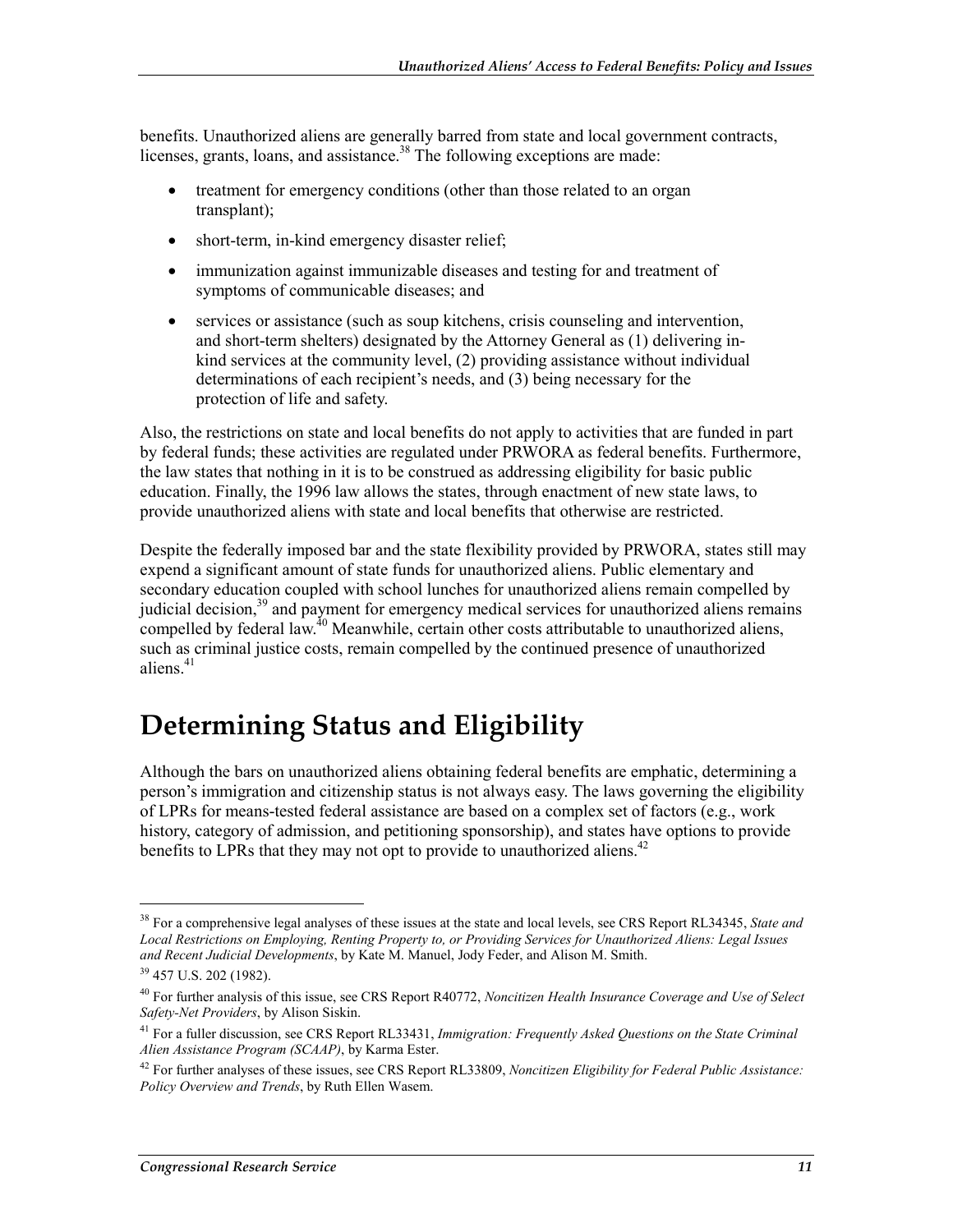#### **Immigrant Verification**

The Systematic Alien Verification for Entitlements (SAVE) system provides federal, state, and local government agencies access to data on immigration status that are necessary to determine noncitizen eligibility for public benefits. The U.S. Citizenship and Immigration Service (USCIS) does not determine benefit eligibility; rather, SAVE enables the specific program administrators to ensure that only those noncitizens who meet their program's eligibility rules actually receive public benefits. According to USCIS, SAVE draws on the Verification Information System (VIS) database, which is a nationally accessible database of selected immigration status information that contains over 100 million records.<sup>43</sup>

SAVE's statutory authority dates back to the Immigration Reform and Control Act of 1986  $(IRCA)$ <sup>44</sup> The IRCA, as amended, mandates the following programs and agencies to participate in the verification of an applicant's immigration status: the Temporary Assistance to Needy Families (TANF) Program, the Medicaid Program, and certain Territorial Assistance Programs (U.S. Department of Health and Human Services); the Unemployment Compensation Program (U.S. Department of Labor); Title IV Educational Assistance Programs (U.S. Department of Education); and certain Housing Assistance Programs (U.S. Department of Housing and Urban Development).<sup>45</sup> Subsequently, PRWORA required the Attorney General to establish procedures for a person applying for a federal public benefit to provide citizenship information in a fair, nondiscriminatory manner.<sup>46</sup>

According to USCIS, state and local agencies may access SAVE through two methods to verify an applicant's status: an electronic verification process through the online SAVE system; or, a paper-based verification process through the Form G-845, Document Verification Request. USCIS charges the benefit-granting agencies fees to use SAVE through web-based access according to the number and type of transactions. Agencies must have a Memorandum of Understanding (MOU) and a purchase order with the SAVE program contractor to pay the transaction fees for Web-based Internet access. Those agencies submitting paper forms (G-845s) are charged \$2.00 per case by USCIS.<sup>47</sup>

In addition to establishing the SAVE system, there has been a consensus for well over a decade that immigration documents issued to aliens should include biometric identifiers. In designing these documents, the priorities have centered on document integrity as well as personal identification. The official document issued to LPRs is the permanent resident card, commonly

 $\overline{a}$ 

<sup>&</sup>lt;sup>43</sup> The VIS database is also used for the E-Verify system that employers may use to check whether an alien is authorized to work in the United States. CRS Report R40446, *Electronic Employment Eligibility Verification*, by Andorra Bruno.

 $44$  P.L. 99-603.

<sup>&</sup>lt;sup>45</sup> In 1996, however, Congress also gave the states the option of not using SAVE for determining noncitizen eligibility for food stamps, now known as the Supplemental Nutrition Assistance Program (SNAP). More specifically, §840 of PRWORA added §11(p) to the Food Stamp Act of 1977, which stated that state agencies were not required to use the income and eligibility or an immigration status verification system that had been established by IRCA. Notably, the provision did not waive the requirements for the state agencies to make immigration status eligibility determinations.

<sup>46</sup> P.L. 104-193, §432.

<sup>&</sup>lt;sup>47</sup> For further information, see the U.S. Citizenship and Immigration Services SAVE home page at http://www.uscis.gov/portal/site/uscis/menuitem.eb1d4c2a3e5b9ac89243c6a7543f6d1a/?vgnextoid= 1721c2ec0c7c8110VgnVCM1000004718190aRCRD&vgnextchannel=

<sup>1721</sup>c2ec0c7c8110VgnVCM1000004718190aRCRD.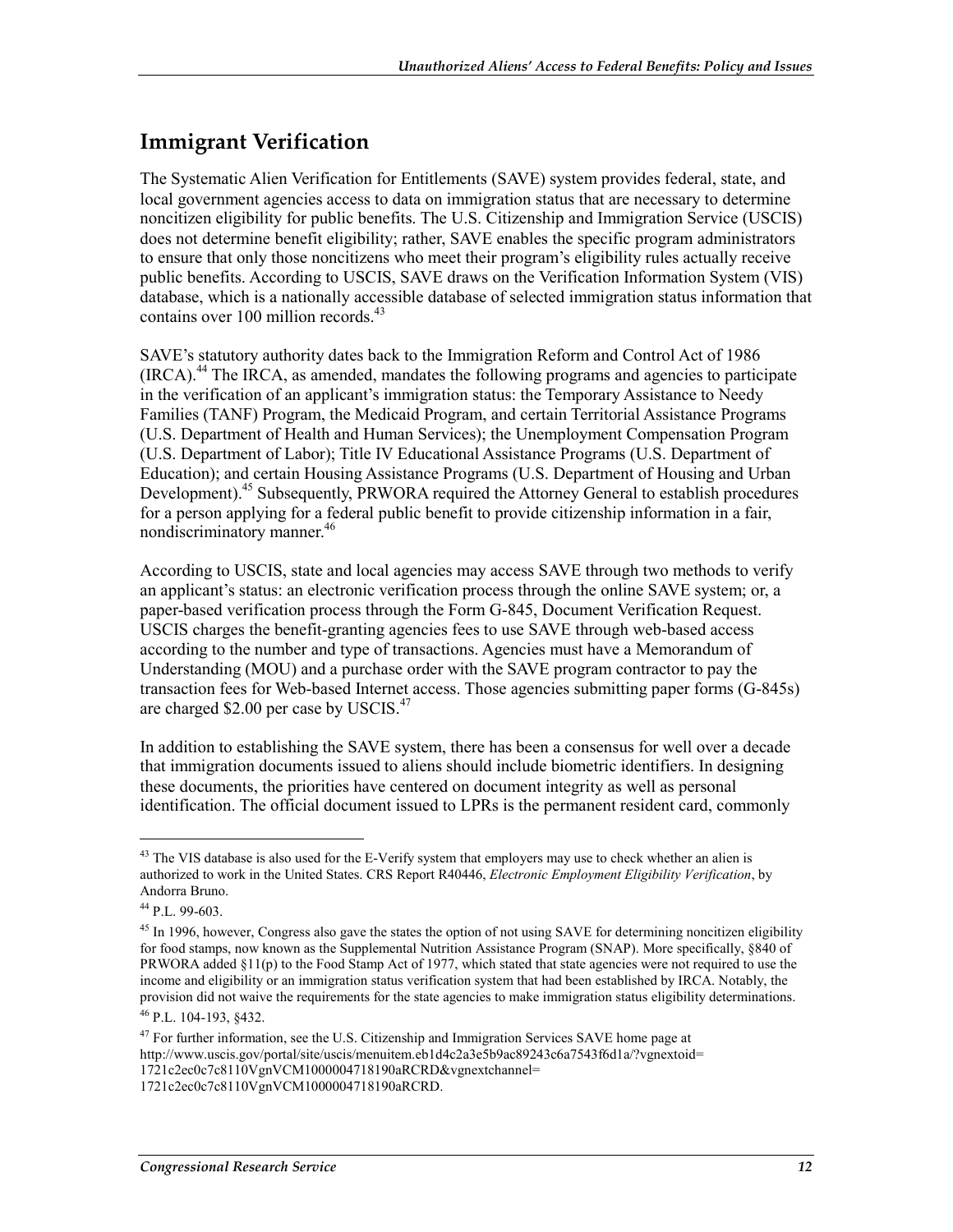called a "green card" because it had been printed on green stock. Now it is a plastic card that is similar in size to a credit card. Since April 1998, the card has incorporated security features, including digital images, holograms, micro-printing, and an optical memory stripe.<sup>48</sup> The USCIS also issues an employment authorization document (EAD) that has incorporated security features, including digital images, holograms, and micro-printing, since 1998.<sup>49</sup>

Given that approximately 11 million foreign nationals were estimated to be residing in the United States without legal authorization in 2010, it is reasonable to presume that some of these unauthorized aliens are committing document fraud. However, the extent to which unauthorized aliens enter with fraudulently obtained documents or acquire bogus documents after entry is not known.<sup>50</sup>

#### **Citizenship Verification**

As discussed above, the technology to verify legal immigration status has advanced considerably over the years. The United States, however, does not require its citizens to have legal documents that verify their citizenship and identity (i.e., national identification cards). Although some assert that the United States has de facto identification cards in the form of social security cards and driver's licenses or state identification cards, none of these documents establishes citizenship.<sup>51</sup> The U.S. passport is one of the few documents that certifies that the individual is a U.S. citizen; indeed, for most U.S. citizens, it is the only document they possess that verifies both their citizenship and identity. Until recently, self-attestation of citizenship was generally accepted for most government purposes.

False claims of citizenship have long been an illicit avenue for benefit fraud and, as a result, are considered a crime. In general, Section 1015 of the United States Criminal Code criminalizes acts of fraud relating to naturalization, citizenship, or alien registry. Specifically, it is a criminal offense for a person to "knowingly ... make any false statement or claim that he is, or at any time has been, a citizen or national of the United States, with the intent to obtain, for himself or another, any federal or state benefit or service, or to engage unlawfully in employment in the United States."52 The INA also makes "misrepresentation" (e.g., falsely claiming U.S. citizenship) a ground for inadmissibility.<sup>53</sup>

Congress enacted in recent years several specific laws aimed directly at these perceived loopholes of citizenship self-attestation and identity document integrity. In terms of document integrity, for example, the REAL ID Act (P.L. 109-13, Division B) contained provisions to enhance the

<sup>48</sup> For further analysis, see CRS Report RL34007, *Immigration Fraud: Policies, Investigations, and Issues*, by Ruth Ellen Wasem.

<sup>49</sup> For more complete analyses of alien employment laws, policies, and issues, see CRS Report RL33973, *Unauthorized Employment in the United States: Issues, Options, and Legislation*, by Andorra Bruno, and CRS Report RS22180, *Unauthorized Employment of Aliens: Basics of Employer Sanctions*, by Alison M. Smith.

<sup>50</sup> For further analysis, see CRS Report RL34007, *Immigration Fraud: Policies, Investigations, and Issues*, by Ruth Ellen Wasem.

<sup>51</sup> For a fuller discussion of national identification issues, see CRS Report RS21137, *National Identification Cards: Legal Issues*, by Alison M. Smith.

<sup>52 18</sup> U.S.C. §1015. For a complete legal analysis, see CRS Report RL32657, *Immigration-Related Document Fraud: Overview of Civil, Criminal, and Immigration Consequences*, by Michael John Garcia.

 $53 \& 212(c)$  of INA.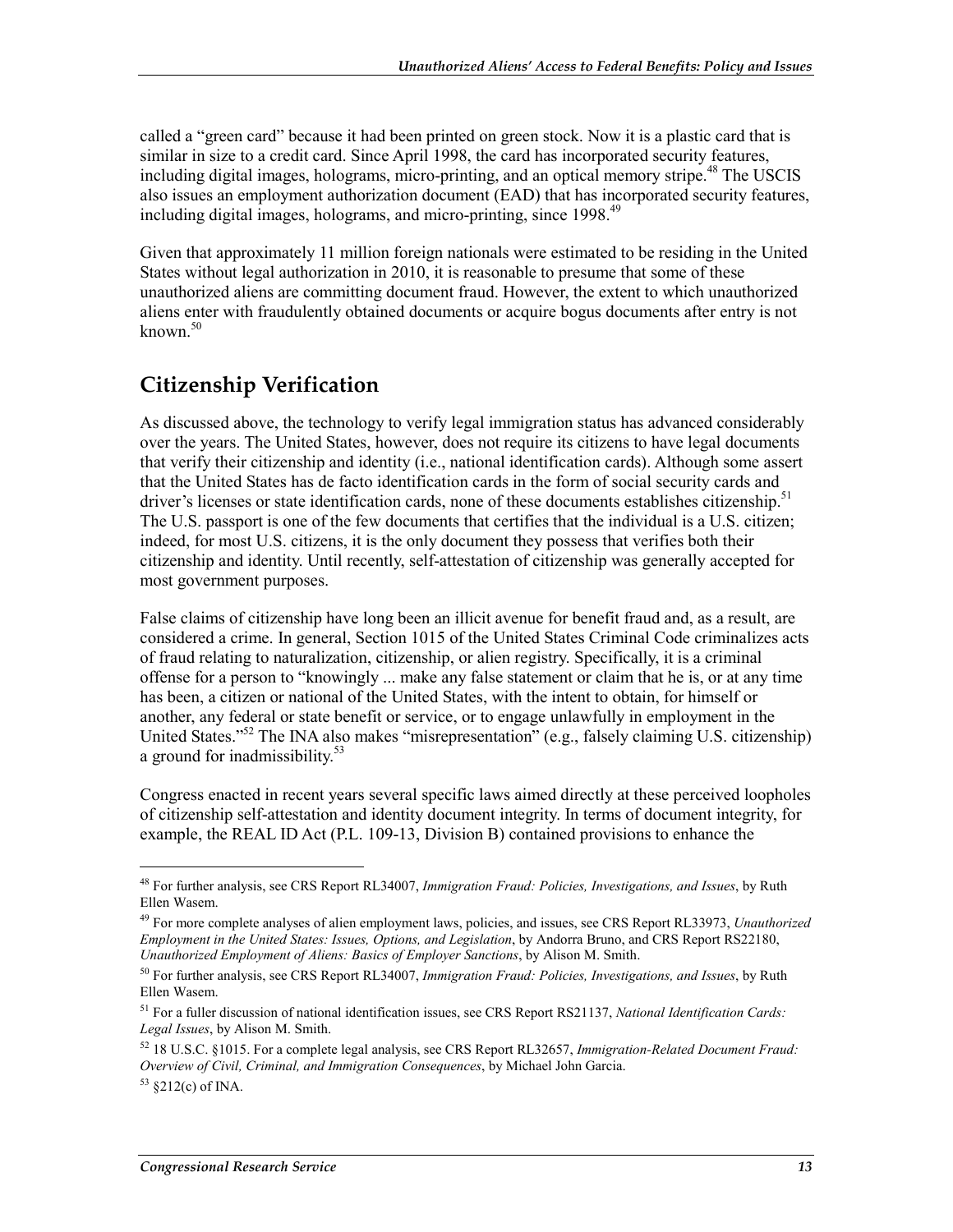security of state-issued drivers' licenses and personal identification (ID) cards. If state-issued drivers' licenses and ID cards are to be accepted for federal purposes, the act requires states to establish minimum issuance standards and adopt certain procedures to verify documents used to obtain drivers' licenses and ID cards.<sup>54</sup>

In terms of obtaining Medicaid, Section 6036 of the Deficit Reduction Act of 2005 (P.L. 109- 171), as amended by the Tax Relief and Health Care Act of 2006 (P.L. 109-432), requires that states obtain satisfactory documentation of citizenship and identity to determine eligibility. This requirement is codified as Section  $1903(x)$  of the Social Security Act (SSA). Section 211 of CHIPRA 2009 (enacted as P.L. 111-3) permits states to elect an alternative process for verifying citizenship for Medicaid, as required by Section  $1903(x)$  of the SSA. Under the Section 211 option, the name and SSN of an applicant could be submitted to the Commissioner of SSA. The Commissioner would check the information received from the states against the SSA database and determine whether the name and SSN match and whether the SSA database shows that the applicant is a citizen. If the SSA cannot confirm the applicant's name, SSN, and citizenship, the applicant would have to either resolve the inconsistency or provide satisfactory documentary evidence of citizenship as defined in Section  $1903(x)(3)$ , or else be disenrolled. Section 211(c) of CHIPRA 2009 would provide that the Medicaid citizenship documentation requirements currently required under Section 1903(x), and as amended by the provisions of Section 211 of CHIPRA 2009, would apply to CHIP.<sup>55</sup>

The use of the social security card for personal identification has been controversial for many years. The Social Security Administration (SSA) has emphasized that the social security number identifies a particular record only and the social security card indicates the person whose record is identified by that number. Thus, the social security card was not meant to identify the bearer. The Social Security Amendments of 1972 (P.L. 92-603) required the SSA to obtain evidence to establish age, citizenship, or alien status, and identity of the applicant for a social security card/number. As of November 2008, the SSA requires applicants to present for identification a document that shows name, identifying information and preferably a recent photograph.<sup>56</sup> The SSA also requires that all documents be either originals or copies certified by the issuing agency.<sup>57</sup>

### **Receipt of Benefits**

1

There is a widely held perception that many unauthorized migrants obtain federal benefits despite the restrictions and verification procedures. Given that data on unauthorized aliens are estimates at best and that these aliens are expressly barred from most federal programs, reliable data on the extent that they actually receive benefits are not available. That said, there are a few

<sup>&</sup>lt;sup>54</sup> The act specifies the minimum requirements to be established. These requirements include two biometric features: a digital photograph and a signature. For further discussion, see CRS Report RL34430, *The REAL ID Act of 2005: Legal, Regulatory, and Implementation Issues*, by Todd B. Tatelman.

<sup>55</sup> For further discussion, see CRS Report RS22629, *Medicaid Citizenship Documentation*, by Ruth Ellen Wasem.

<sup>&</sup>lt;sup>56</sup>Implementing §7213 of the Intelligence Reform and Terrorism Prevention Act of 2004, P.L. 108-458.

<sup>57</sup> Social Security Administration, *New Rules for Getting a Social Security Number and Card*, SSA Publication No. 05- 10120, November 2008.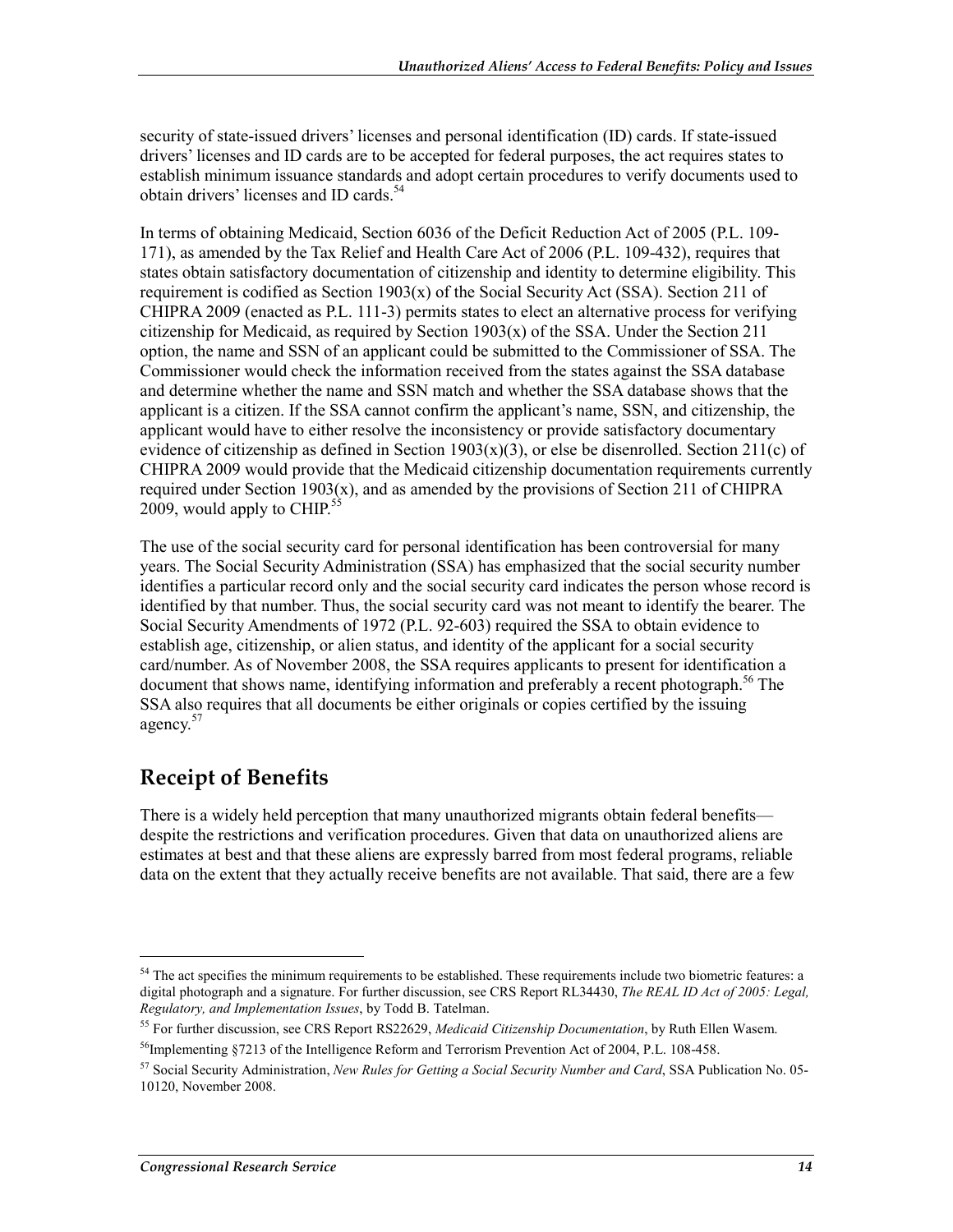program evaluations and investigations, as well as demographic projections, that attempt to address this thorny issue.<sup>58</sup>

The Inspector General for Tax Administration at the U.S. Department of the Treasury found that the Internal Revenue Service (IRS) paid \$4.2 billion in refundable tax credits in 2010 to individuals who were not authorized to work in the United States. This audit was based upon analysis of tax returns filed by persons with Individual Taxpayer Identification Numbers (ITINs). The IRS issues ITINs to individuals who are required to have a taxpayer identification number for tax purposes but are not eligible to obtain an SSN because they are not authorized to work in the United States. Both resident and nonresident aliens have income reporting requirements under the Internal Revenue Code and even income illegally obtained is subject to taxation. The number of tax forms filed with ITINs has increased from 1.55 million in 2005 to 3.02 million in 2010.<sup>59</sup> It is unclear how many of these individuals who filed with ITINs were part of mixed-status families.<sup>60</sup>

A dated (2004) U.S. Department of Labor (DOL) study had estimated that \$38.0 million in Unemployment Compensation (UC) was paid to unauthorized aliens in  $FY2002<sup>61</sup>$  In total, the UC program expended \$53.8 billion that same year.<sup>62</sup> In determining eligibility for UC, the state agency requires that any individual applying for UC, under penalty of perjury, declare in writing whether or not he or she is a citizen or a national of the United States. If the individual is not a citizen or a national, the individual must present documentation from the USCIS containing the individual's alien admission number or alien file number or such other documents as the state determines constitute reasonable evidence indicating a satisfactory immigration status. Immigration status is supposed to be verified through the SAVE Program.<sup>63</sup> The DOL concluded, "[T]he largest reason for making the error ... involved the state's failure to use information it had in hand to determine that this information definitely pointed to an eligibility issue."64 This DOL study did not provide sufficient detail to determine the extent that these unauthorized alien beneficiaries were "quasi-legal" migrants who had EADs and SSNs.

Analysis of the latest data from DOL's Benefit Accuracy Measurement (BAM) Survey revealed that payments to ineligible aliens made up 0.05% of all UC payments from July 2008 through

<sup>58</sup> For a more complete synthesis of the research on the costs of unauthorized aliens, see CRS Report R42053, *Fiscal Impacts of the Foreign-Born Population*, by William A. Kandel.

<sup>59</sup> Michael E. McKenney, Kyle R. Andersen, and Larry Madsen, et al., *Individuals Who Are Not Authorized to Work in the United States Were Paid \$4.2 Billion in Refundable Credits*, Treasury Inspector General for Tax Administration, 2011-41-061, Washington , DC, July 7, 2011, http://www.treasury.gov/tigta/auditreports/2011reports/ 201141061fr.html#background.

<sup>60</sup> For further analysis, see CRS Report R42628, *Ability of Unauthorized Aliens to Claim Refundable Tax Credits*, by Erika K. Lunder et al.

<sup>61</sup> U.S. Department of Labor, Employment and Training Administration, *An Analysis of Overpayments Not Included In the Unemployment Insurance (UI) Government Performance and Results Act (GPRA) Measure for "Prevention of Overpayments."*

<sup>62</sup> For more on the Unemployment Compensation Program, see CRS Report RL33362, *Unemployment Insurance: Programs and Benefits*, by Julie M. Whittaker and Katelin P. Isaacs.

 $63 \text{ }\frac{137}{d}$  and (e) of the Social Security Act (SSA).

<sup>64</sup> U.S. Department of Labor, Employment and Training Administration, An Analysis of Overpayments Not Included In the Unemployment Insurance (UI) Government Performance and Results Act (GPRA) Measure for "Prevention of Overpayments," report available at http://workforcesecurity.doleta.gov/unemploy/integrity/gpra\_overpayments.asp, last accessed May 5, 2008.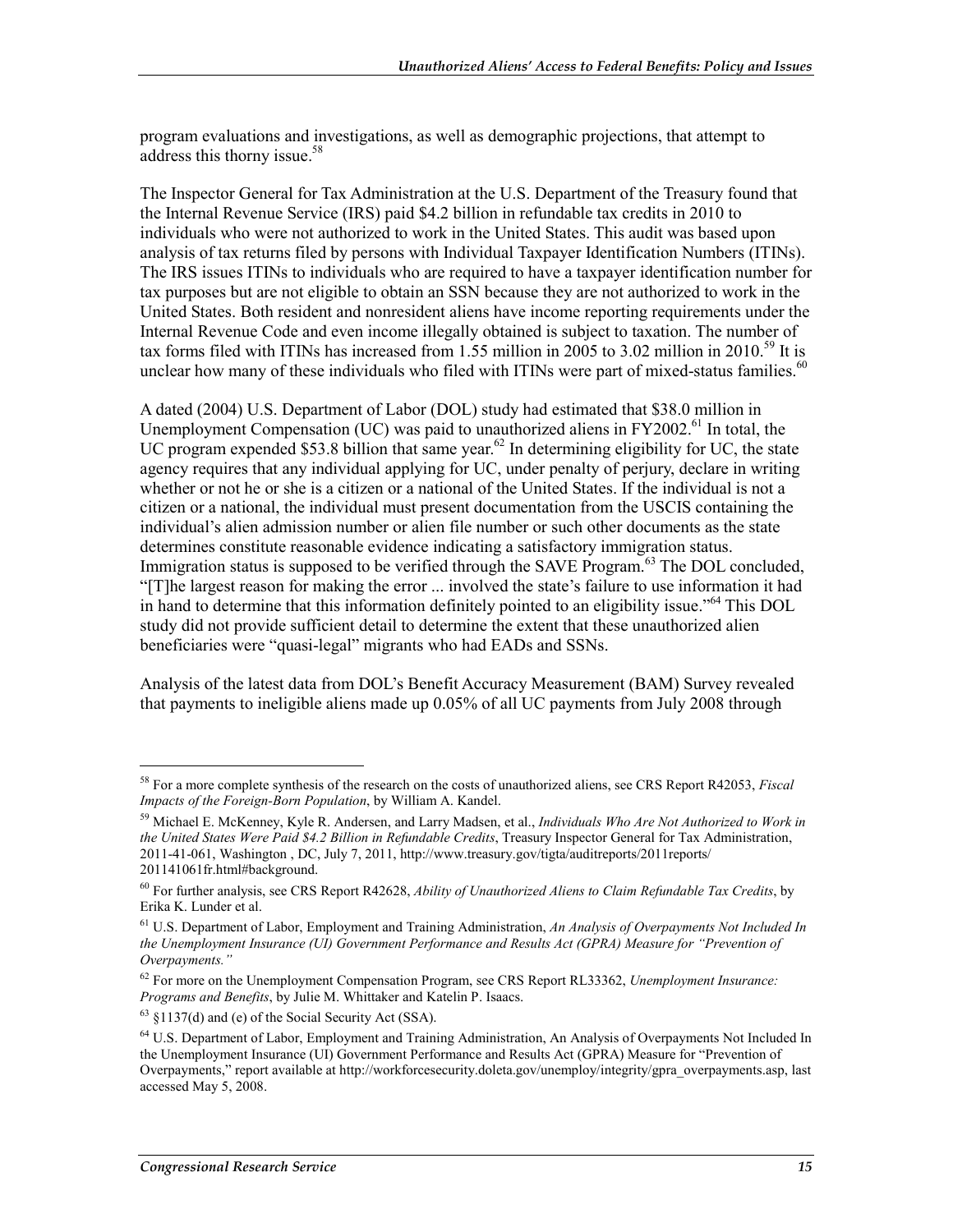June 2011.<sup>65</sup> These UC payments to ineligible aliens comprised 0.51% of all UC overpayments during this three-year period.<sup>66</sup>

Mixed-immigration status families are another factor that confounds research on benefit receipt. The Food Stamp Program Quality Control sample reported that 1.9 million U.S. citizen children who were living with noncitizen parents received food stamps in FY2007, or 7.0% of all participants.<sup>67</sup> Although many of these noncitizen parents are likely to be LPRs, some parents may be unauthorized migrants. Similarly, FY2006 data on characteristics of TANF recipients indicate that 37.5% of the "child-only" cases are U.S. citizen children of foreign born parents who do not meet the definition of "qualified alien."<sup>68</sup>

Steven Camarota, director of research at the Center for Immigration Studies, used the March CPS and the decennial census as the basis for his widely cited estimations on federal benefits that may have gone to households headed by unauthorized migrants in 2002.<sup>69</sup> Camarota estimated that the largest costs were Medicaid (\$2.5 billion), treatment for the uninsured (\$2.2 billion), and food assistance programs (\$1.9 billion). Camarota's cost calculations additionally included programs that unauthorized aliens are eligible for, such as emergency Medicaid and school lunch. He concluded, "[M]any of the costs associated with illegals are due to their American-born children, who are awarded U.S. citizenship at birth ... greater efforts at barring illegals from federal programs will not reduce costs because their citizen children can continue to access them."70

### **Selected Issues**

1

Although the law appears straightforward, the policy on unauthorized aliens' access to federal benefits is peppered with ongoing controversies and debates. Some center on demographics issues (e.g., how to treat mixed-immigration status families.) Others explore unintended consequences, most notably when tightening up the identification requirements results in denying benefits to U.S. citizens. Still others are debates about how broadly the clause "federal public benefit" should be implemented. The concluding section of this report offers an illustrative sampling of these issues.

<sup>&</sup>lt;sup>65</sup> The BAM survey includes the State UI, Unemployment Compensation for Federal Employees (UCFE), and Unemployment Compensation for Ex-Service Members (UCX) programs only and does not include payments for Extended Benefits or Emergency Unemployment Compensation.

<sup>66</sup> U.S. Department of Labor, Office of Unemployment Insurance, *BAM Overpayment Rates by Cause*, unpublished tabulations from the Benefit Accuracy Management System, December 9, 2011.

<sup>67</sup> U.S. Department of Agriculture, Food and Nutrition Service, Office of Research and Analysis*, Characteristics of Food Stamp Households: Fiscal Year 2007*, FSP-08-CHAR, by Kari Wolkwitz and Joshua Leftin. Project Officer, Jenny Genser. Alexandria, VA: 2008.

<sup>68</sup> U.S. Department of Health and Human Services, *Characteristics and Financial Circumstances of TANF Recipients, Fiscal Year 2006*, Table 12, November 1, 2007.

 $69$  For a complete discussion of Camarota's methodology on the costs of unauthorized aliens, see CRS congressional distribution memorandum, *Cost Estimates of Unauthorized (Illegal) Immigration*, by Alison Siskin, May 27, 2007 (available on request).

<sup>70</sup> Steven A. Camarota, *The High Cost of Cheap Labor: Illegal Immigration and the Federal Budget* (Washington, D.C.: Center for Immigration Studies, August 2004).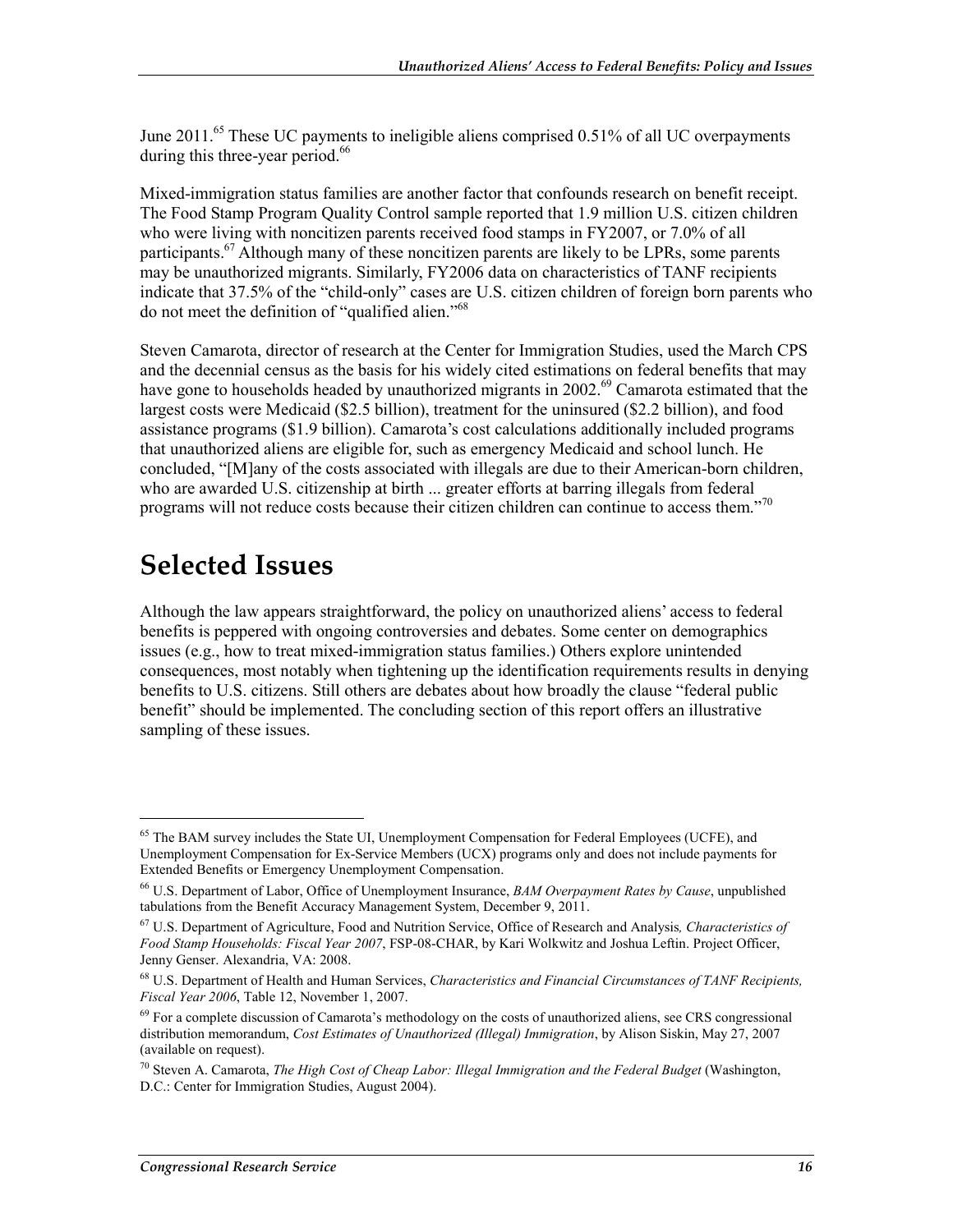#### **Treatment of Mixed Status Families**

Whether an unauthorized alien who is head of household is permitted to be the payee of a federal benefit for U.S. citizen children varies across programs. Most federal statutes are silent on the matter because the benefit is given to the eligible individual.<sup>71</sup> In the case of the Supplemental Nutrition Assistance Program (SNAP), the "assistance unit" is a household, typically those living together who also purchase and prepare food together. SNAP/food stamp eligibility and benefits depend on the number of eligible household members and household financial resources.<sup>72</sup> When determining a household's eligibility status and benefit level, unauthorized aliens living with eligible members are not counted as household members; but their income, typically less their pro-rata share, is counted (deemed to the rest of the household).<sup>73</sup> SNAP/food stamp rules allow an unauthorized alien household member to apply for and obtain benefits on behalf of eligible members and eligibility/benefit determinations are carried out as described above.<sup>74</sup>

The Supplemental Security Income (SSI) program, while not expressly barring them, sets a barrier for unauthorized alien parents to be the payees of SSI benefits for their U.S. citizen children. More precisely, the Social Security Act requires an investigation into a potential representative payee to determine his or her suitability and as part of this investigation: "verify the social security account number (or employer identification number) of such person.<sup>775</sup> This provision is somewhat analogous to requirement that taxpayers claiming the EITC provide their SSN and the SSN of any qualifying child.<sup>76</sup>

#### **Expansion of Documentary Requirements**

Foreign nationals who are LPRs, as discussed more fully above, have biometric identification documents, and their eligibility for federal benefits may be confirmed through the SAVE system. Congress has already enacted strong incentives for states to issue enhanced drivers licenses (EDLs) that indicate country of citizenship. Requiring that the Social Security Administration issue SSNs that may be used to verify immigration status and citizenship is another option. Proponents of expanding the documentary requirements to include proof of U.S. citizenship assert that it is the most effective way to stop ineligible aliens from making false claims of U.S. citizenship. A secondary argument is one of equal treatment; that is, it levels the playing field by holding U.S. citizens to the same documentary requirements as foreign nationals.

 $\overline{a}$ 

 $<sup>71</sup>$  If the presence of ineligible aliens (e.g. unauthorized aliens or LPRs during the first five years) in a family are made</sup> known, state policies likely do not exclude their income or financial resources from the household when determining whether the family falls within the poverty thresholds for Medicaid or TANF. California's TANF program, for example, includes the income and needs of ineligible aliens who are part of the household in making the eligibility determination but does not compute such individuals into the grant amount.

<sup>72</sup> For background on SNAP, see CRS Report R42505, *Supplemental Nutrition Assistance Program (SNAP): A Primer on Eligibility and Benefits*, by Randy Alison Aussenberg.

<sup>&</sup>lt;sup>73</sup> Sec. 6(f) of the Food and Nutrition Act; 7 U.S.C. 2015(f). In addition,  $\S6(f)$  provides that, when judging a household's eligibility, the total amount of an ineligible unauthorized alien household member's liquid assets are to be counted.

 $74$  §11(e) of the Food and Nutrition Act; 7 U.S.C. 2020(e).

<sup>&</sup>lt;sup>75</sup> §1631(a)(2)(B)(ii)(II) of the Social Security Act. Presumably, an alternate payee would be designated to receive the money on the child's behalf if the payee's SSN was not valid.

<sup>76 §451</sup> of PRWORA. 8 U.S.C. 1161.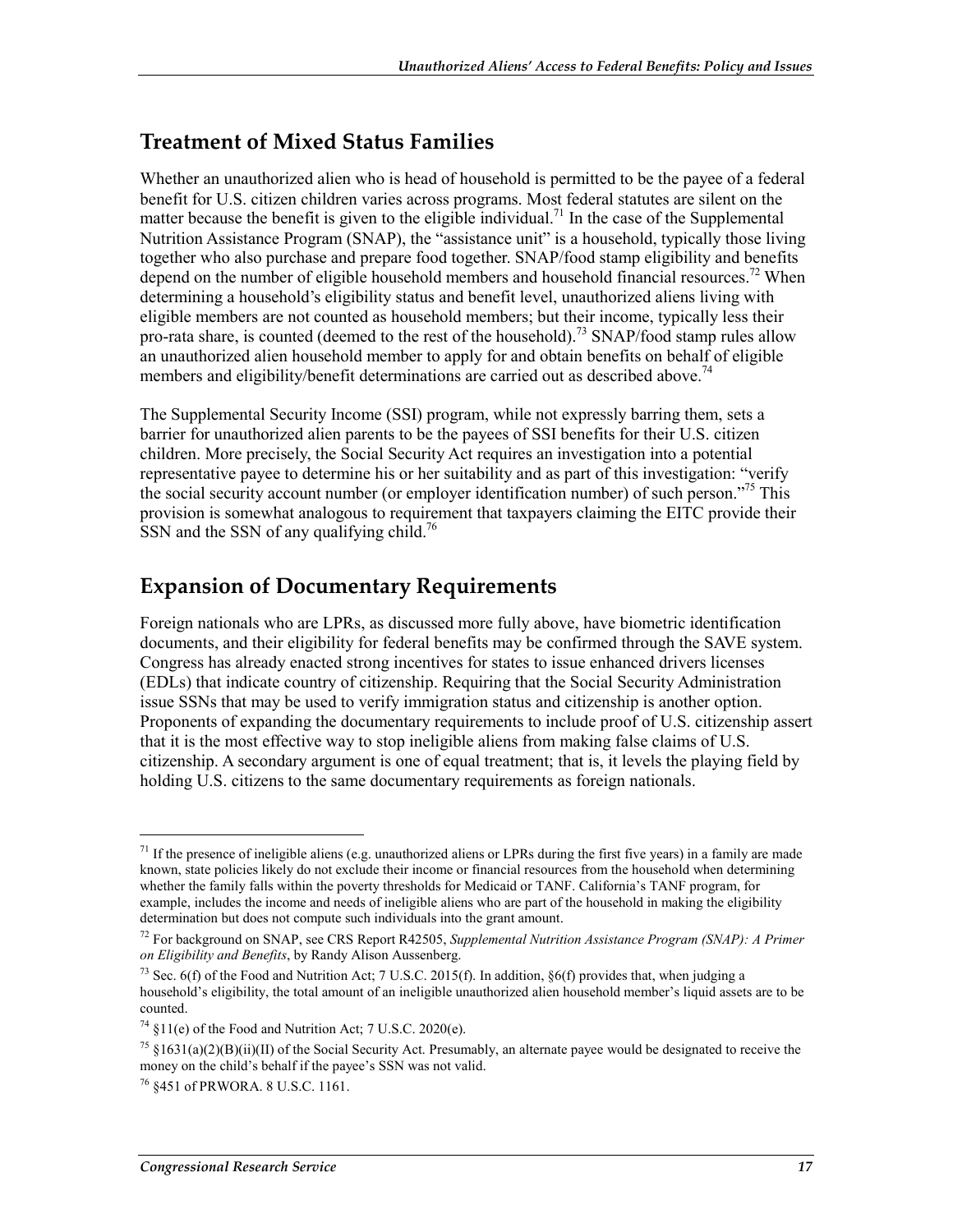Medicaid provides an excellent example because, as noted earlier, a citizenship documentation requirement was added in 2006 to supersede the self-declaration of citizenship status.<sup>77</sup> Medicaid now requires that a state obtain satisfactory documentation of citizenship and identity to determine eligibility.<sup>78</sup> When the U.S. Government Accountability Office (GAO) evaluated the new requirement in 2007, it found only limited information about the extent to which the requirement deterred aliens who were not qualified from applying for Medicaid. These findings were consistent with the 2005 HHS Office of Inspector General report on state self-attestation policies, which did not find problems regarding false allegations of citizenship.79 Rather, the GAO found evidence of inadvertent denials of persons who appeared to be U.S. citizens. "Twenty-two of the 44 states reported declines in Medicaid enrollment due to the requirement, and a majority of these states attributed the declines to delays in or losses of Medicaid coverage for individuals who appeared to be eligible citizens."<sup>80</sup>

Also at issue is whether expanded documentary requirements are cost effective. The HHS Centers for Medicare & Medicaid Services (CMS) had estimated the citizenship documentation requirement would result in savings for the federal government and states of \$90 million for FY2008. When GAO investigated this cost savings, it concluded that the potential fiscal benefits for the federal government and states were uncertain. "Specifically, CMS did not account for the increased administrative expenditures reported by states, and the agency's estimated savings from ineligible, noncitizens no longer receiving benefits may be less than anticipated.<sup> $381$ </sup>

#### **Scope of "Federal Public Benefits" Clause for Tax Refunds**

The language of Section 401 of PRWORA appears to be quite broad (see the "Current Federal Law" section, above), yet its implementation across federal public benefits is not uniform. An excellent example of this ambiguity centers on tax refunds. As noted earlier, the Internal Revenue Code generally does not distinguish between resident aliens who are lawfully present in the United States and those who are not (with the exception of the EITC). It appears that the Internal Revenue Service (IRS) permits unauthorized resident aliens to claim the additional child tax credit.<sup>82</sup> There is no indication, moreover, that the IRS generally considers refundable tax credits to be federal public benefits that unauthorized migrants are barred from receiving.<sup>83</sup>

 $\overline{a}$ 

<sup>77 §6036</sup> of the Deficit Reduction Act of 2005 (P.L. 109-171), as amended by the Tax Relief and Health Care Act of 2006 (P.L. 109-432).

<sup>78</sup> For further discussion, see CRS Report RS22629, *Medicaid Citizenship Documentation*, by Ruth Ellen Wasem.

<sup>79</sup> U.S. Department of Health and Human Services, Office of Inspector General, *Self-Declaration of U.S. Citizenship for Medicaid*, July 2005.

<sup>80</sup> U.S. Government Accountability Office, *States Reported That Citizenship Documentation Requirement Resulted in Enrollment Declines for Eligible Citizens and Posed Administrative Burdens*, GAO-07-889, June 2007.

<sup>81</sup> U.S. Government Accountability Office, *States Reported That Citizenship Documentation Requirement Resulted in Enrollment Declines for Eligible Citizens and Posed Administrative Burdens*, GAO-07-889, June 2007.

<sup>82</sup> *See* Treasury Inspector General for Tax Administration, *The Internal Revenue Service's Individual Taxpayer Identification Number Creates Significant Challenges for Tax Administration*, Report No. 2004-30-023, at 3 (January 2004) (stating that "unauthorized resident aliens are eligible for the Additional Child Tax Credit (ACTC), which is one of only two major credits that can result in a Federal Government payment above the tax liability. In TY 2001, \$160.5 million was given to approximately 203,000 unauthorized resident aliens, with about 190,000 of these filers having no tax liability and receiving \$151 million").

<sup>83</sup> CRS Report R42628, *Ability of Unauthorized Aliens to Claim Refundable Tax Credits*, by Erika K. Lunder et al.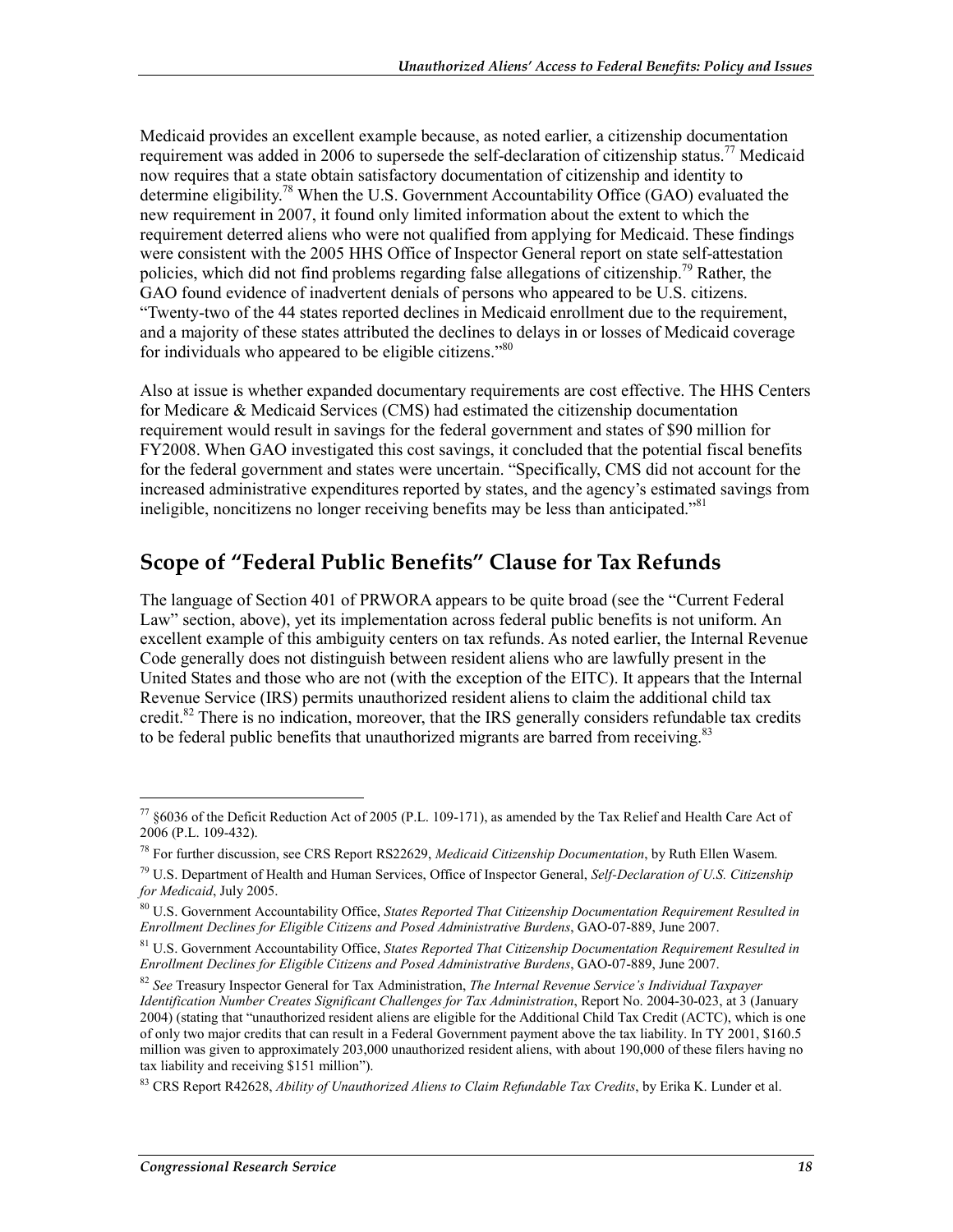It is possible that refundable tax credits could fall within the types of benefits described by Section 401.<sup>84</sup> Under this interpretation, the refundable nature of a credit makes it equivalent to a "grant" or "payment or assistance" provided by a federal agency or appropriated funds. Refundable tax credits, as some elaborate, are being "provided to an individual, family, or eligibility unit" and thus could be classified as a federal public benefit under Section 401 of PRWORA.<sup>85</sup>

#### **Competing Priorities for Emergency Relief**

Government officials sometimes face competing priorities when dealing with unauthorized aliens, and such dilemmas are especially evident during major disasters. When a major disaster occurs, two competing priorities come into play: access to emergency disaster relief and immigration enforcement. According to Section 401 of PRWORA, unauthorized aliens are eligible for shortterm, in-kind emergency disaster relief and services or assistance that deliver in-kind services at the community level, provide assistance without individual determinations of each recipient's needs, and are necessary for the protection of life and safety.<sup>86</sup> The Robert T. Stafford Disaster Relief and Emergency Assistance Act, $^{87}$  the authority under which the Federal Emergency Management Agency (FEMA) conducts disaster assistance efforts, requires nondiscrimination and equitable treatment in disaster assistance.<sup>88</sup> FEMA assistance provided under the Stafford Act includes (but is not limited to) grants for immediate temporary shelter, cash grants for uninsured emergency personal needs, temporary housing assistance, home repair grants, unemployment assistance due to the disaster, emergency food supplies, legal aid for low-income individuals, and crisis counseling.<sup>89</sup>

When a situation threatens human health and safety, and a disaster is imminent but not yet declared, the Secretary of DHS may pre-position employees and supplies and provide precautionary evacuation measures.<sup>96</sup> As part of a mock evacuation May 2008 in the Rio Grande

87 42 USC §5121 et. seq.

<sup>84</sup> Michael E. McKenney, Kyle R. Andersen, and Larry Madsen, et al., *Individuals Who Are Not Authorized to Work in the United States Were Paid \$4.2 Billion in Refundable Credits*, Treasury Inspector General for Tax Administration, 2011-41-061, Washington , DC, July 7, 2011, http://www.treasury.gov/tigta/auditreports/2011reports/ 201141061fr.html#background.

<sup>85</sup> CRS Report R42628, *Ability of Unauthorized Aliens to Claim Refundable Tax Credits*, by Erika K. Lunder et al.

<sup>86</sup> For a more complete analysis, see CRS Congressional Distribution Memorandum, *Noncitizen Eligibility for Disaster-Related Assistance*, by Alison Siskin, February 15, 2002, and CRS Report RL33091, *Hurricane Katrina-Related Immigration Issues and Legislation*, by Ruth Ellen Wasem.

<sup>88 42</sup> USC §5151(a): The President shall issue, and may alter and amend, such regulations as may be necessary for the guidance of personnel carrying out Federal assistance functions at the site of a major disaster or emergency. Such regulations shall include provisions for insuring that the distribution of supplies, the processing of applications, and other relief and assistance activities shall be accomplished in an equitable and impartial manner, without discrimination on the grounds of race, color, religion, nationality, sex, age, disability, English proficiency, or economic status.

<sup>89</sup> For a full discussion of available assistance, see CRS Report RL33053, *Federal Stafford Act Disaster Assistance: Presidential Declarations, Eligible Activities, and Funding*, by Francis X. McCarthy.

<sup>&</sup>lt;sup>90</sup> The Post-Katrina Emergency Management Reform Act of 2006 (Title VI, P.L. 109-295) authorized the President to support precautionary evacuation measures, accelerate federal emergency response and recovery aid, and provide expedited federal assistance (coordinated with the state to the extent possible) in the absence of a specific request from state officials authorized to provide transportation assistance to those displaced from their residences, including that assistance needed to move among alternative temporary shelters or to return to their original residence; and provide case management services to state, local, or qualified private organizations that provide assistance to victims. (P.L. 109-295, §681, 120 Stat. 1444, which amended §§402 and 502 of the Stafford Act.) For more information on the (continued...)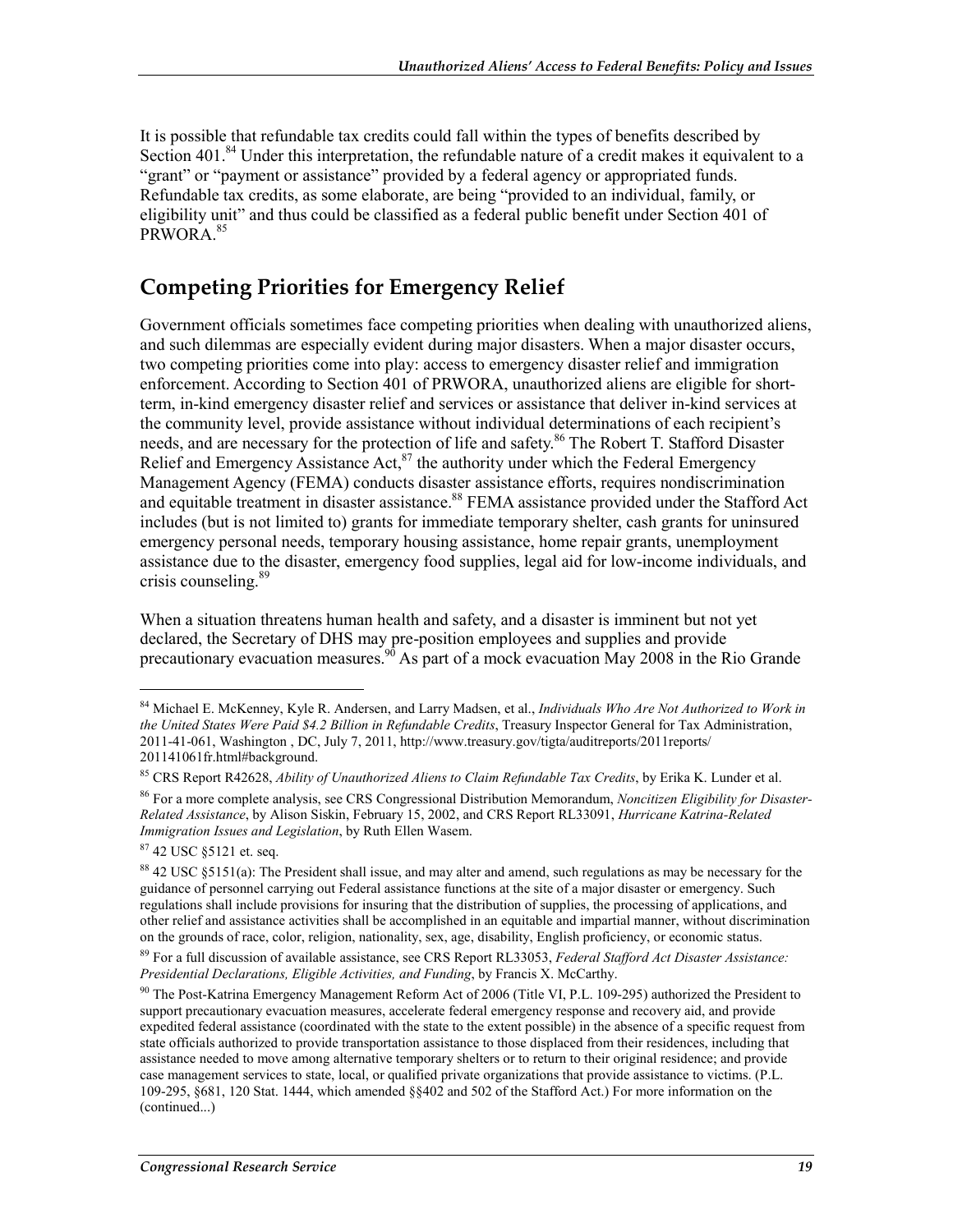Valley of Texas, DHS Border Patrol officials in that region announced that border patrol agents would pre-screen residents for citizenship documents before allowing them to board evacuation buses in the event of a hurricane. DHS Border Patrol spokesperson Dan Doty stated that the border patrol will assist other federal, state, and local authorities in a safe evacuation but at the same time uphold its job of "border security, protecting the border, and establishing alienage."<sup>91</sup> DHS has reportedly acknowledged the importance of keeping families together during an evacuation; however, officials have not indicated how mixed-immigration status families would be treated, or what would happen (when asked) if everyone in the family except an elderly grandparent had proper documents.<sup>92</sup> Notwithstanding the media reports, DHS Headquarters officials indicate that the department has not issued a formal policy on pre-screening during emergency evacuations.<sup>93</sup>

When the disaster relief moves from emergency assistance for the protection of life and safety to disaster aid based on determinations of each recipient's needs (e.g., funds to help repair a damaged home), the "federal public benefits" question arises. FEMA requires additional information from applicants at this point in the application process. That information may include proof of a rental agreement or property ownership, employment status, and other factors that may further identify an applicant's citizenship status as part of the eligibility determination.<sup>94</sup>

Regardless of their programmatic eligibility, when unauthorized aliens are receiving federal disaster aid, according to DHS officials, they have no immunity from deportation. In the aftermath of Hurricanes Katrina and Rita in 2005, there were reportedly many displaced aliens who feared that seeking government help might lead to their deportation.<sup>95</sup> "The administration's priority is to provide needed assistance: water, food, medical care, shelter," DHS spokesperson Joanna Gonzalez explained at the time. "However, as we move forward with the response, we can't turn a blind eye to the law."<sup>96</sup> DHS arrested, detained, and ordered deported an unspecified number of unauthorized aliens displaced by the 2005 hurricanes.<sup>97</sup>

<sup>(...</sup>continued)

expanded assistance, see CRS Report RL33729, *Federal Emergency Management Policy Changes After Hurricane Katrina: A Summary of Statutory Provisions*, coordinated by Keith Bea.

<sup>&</sup>lt;sup>91</sup> Rio Grande Guardian, "Hurricane evacuees leaving the Valley by bus will be prescreened for citizenship," by Joey Gomez, May 14, 2008. Doty later responded to criticism that this policy would endanger people by stating: "In the event of a mandatory evacuation, any illegal alien that is taken into custody by the Border Patrol will be evacuated by the Border Patrol to a detention facility in a safe area of the state. People in custody will still be moved out of the immediate danger areas." *Houston Chronicle*, "Border Patrol plans to check IDs in hurricane evacuations," Associated Press, May 16, 2008, and *Rio Grande Guardian*, "Hinojosa, AILA, criticize Border Patrol involvement in Valley hurricane evacuation," by Steve Taylor, May 17, 2008.

<sup>92</sup> *San Antonio Express-News,* "U.S. Citizenship To Be Checked In Event Of A Storm," by Lynn Brezosky, May 16, 2008.

<sup>93</sup> CRS has been advised that this reported citizenship pre-screening is not an official DHS policy at this time. Meeting with DHS Customs and Border Protection officials, May 21, 2008.

 $94$  FEMA's policy states that if you are not a U.S. citizen or a qualified alien, another adult household member who is eligible may qualify and "no information regarding your status will be gathered." If a minor child who is a U.S. citizen or a qualified alien resides with you, you can apply for assistance on your child's behalf and "no information regarding your status will be gathered."

<sup>95</sup> CRS Report RL33091, *Hurricane Katrina-Related Immigration Issues and Legislation*, by Ruth Ellen Wasem.

<sup>96</sup> *Washington Post*, "For Illegal Immigrants, Some Aid Is Too Risky," by Darryl Fears, September 20, 2005.

<sup>&</sup>lt;sup>97</sup> Wall Street Journal, "Storms in the Gulf: Roundup of Immigrants in Shelter Reveals Rising Tensions," by Chad Terhune and Even Perez, October 3, 2005; *Chicago Tribune,* "Immigration Agents Net 5," by Tribune News Service, September 20, 2005; and *El Paso Times*," Evacuee Faces Deportation," by Louie Gilot, September 22, 2005.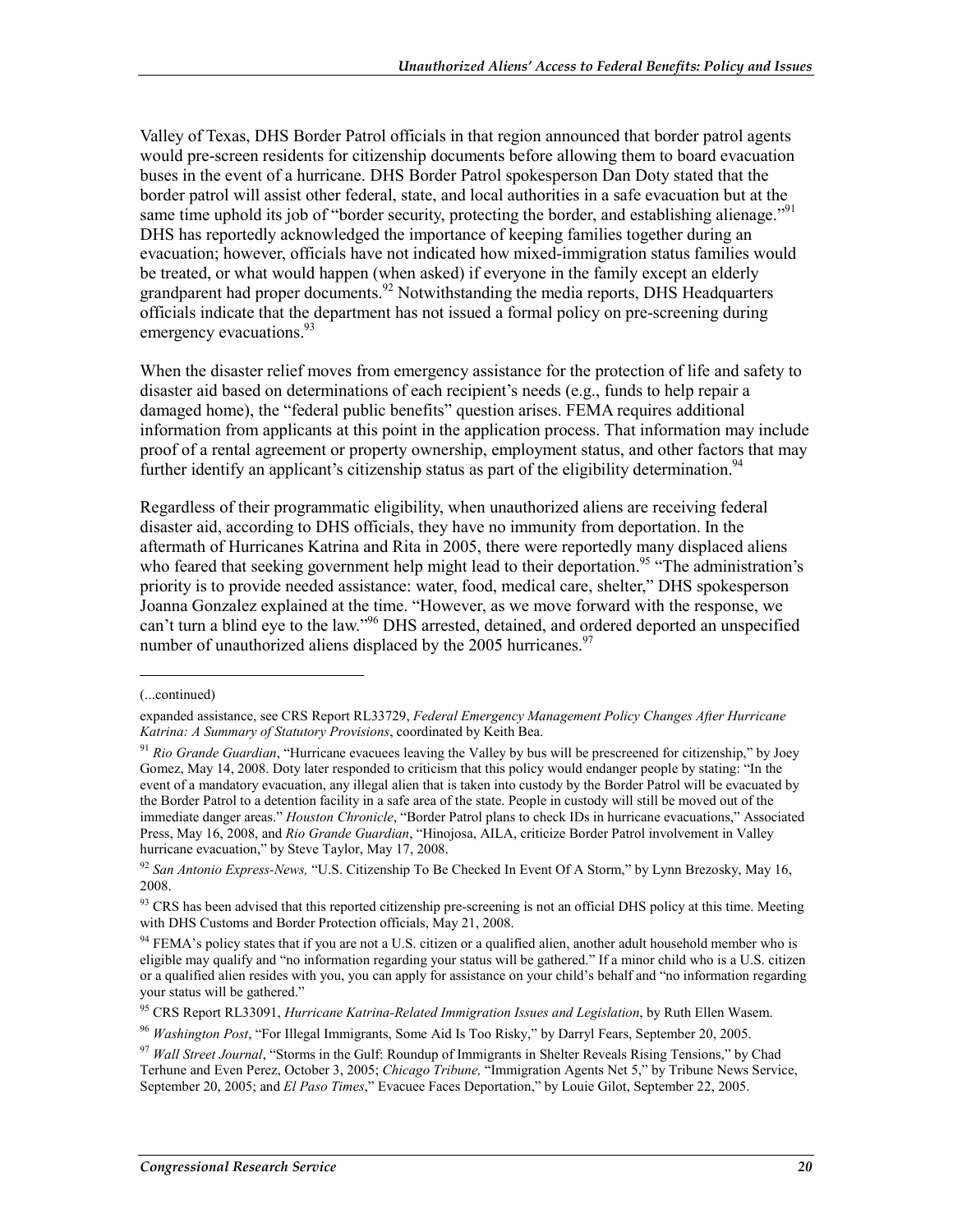#### **Re-emergence of PRUCOL with "Quasi-legal" Migrants**

As awareness of and confusion over "quasi-legal" migrants grows, the policies embodied by PRUCOL are returning to the fore.<sup>98</sup> This issue most frequently arises in the context of compensation or training for laid-off workers or in debates over tax refunds or rebates. Those aliens who have EADs and SSNs—but who are not otherwise authorized to reside in the United States—pose a particular dilemma to some because they are permitted to work and have likely paid into the system that finances the particular benefit. They also are difficult to distinguish from LPRs because they possess valid government-issued documents.

A similar issue is whether states may provide in-state tuition to foreign nationals who have Temporary Protected Status (TPS), a subset of "quasi-legal" migrants. Some have asserted the bar on benefit receipt does not apply to foreign nationals with TPS because Section 244 of INA considers them lawfully present. However, others point out that Section 244(f)(4) limits that "lawfully present" designation to nonimmigrant adjustments or changes in immigration status. Aliens with TPS are not defined qualified aliens under PRWORA. Given the bar on federally funded postsecondary education in Section 401 of PRWORA, the question of states providing instate tuition to foreign nationals with TPS may ultimately hinge on whether federal funds are involved.<sup>99</sup>

#### **Refinement or Revisions of the Rules**

Congress has grappled on numerous occasions with the question of whether to refine or revise the access rules for unauthorized aliens. These issues are sometimes centered in intricate and, some would say, secondary concerns (e.g., the citizenship documentation requirements in the CHIP reauthorization legislation in the  $111^{th}$  Congress).<sup>100</sup> Other times, the issue becomes embroiled in major "hot-button" controversy, such as the motion to re-commit H.R. 3161 in the  $110<sup>th</sup>$  Congress with instructions to amend it to bar use of funds to employ or provide housing for unauthorized aliens.<sup>101</sup>

Some argue that—if unauthorized aliens can end-run the system—federal benefit programs are a magnet for unauthorized migration. Others argue that—in the absence of congressional action on

<sup>&</sup>lt;sup>98</sup> PRUCOL specifically arose early in the 110<sup>th</sup> Congress when §226 of the House-passed Trade Adjustment Assistance (TAA) Act of 2007 (H.R. 3920) stated: "No benefit allowances, training, or other employment services may be provided under this chapter to a worker who is an alien unless the alien is an individual lawfully admitted for permanent residence to the United States, is lawfully present in the United States, or is permanently residing in the United States under color of law." This provision restated language in the existing TAA statute that had been superseded by Title VI of PRWORA. Although the Senate did not act on H.R. 3920 in the  $110<sup>th</sup>$  Congress, P.L. 110-161 has appropriated funding for TAA without the PRUCOL language. For background and legislative tracking on TAA, see CRS Report RL34383, *Trade Adjustment Assistance (TAA) for Workers: Current Issues and Legislation*, by John J. Topoleski (available upon request).

<sup>99</sup> For further analyses of these issues, see CRS Report RS22500, *Unauthorized Alien Students, Higher Education, and In-State Tuition Rates: A Legal Analysis*, by Jody Feder, and CRS Report RL33863, *Unauthorized Alien Students: Issues and "DREAM Act" Legislation*, by Andorra Bruno.

<sup>100</sup> CRS Report RS22629, *Medicaid Citizenship Documentation*, by Ruth Ellen Wasem.

<sup>&</sup>lt;sup>101</sup> The House of Representatives established a special committee to investigate the August 2, 2007, roll call vote to recommit H.R. 3161, the Agriculture, Rural Development, Food and Drug Administration, and Related Agencies FY2008 Appropriations Act. For background on this dispute, see *CQ Toda*y, "Preliminary Report on Disputed Vote Answers Few Questions," by Kathleen Hunter, September, 28, 2007, and *CQ Toda*y, "This Is One Ugly Dispute That May Soon Be Ready for Its Close-Up," by Molly K. Hooper, April 17, 2008.